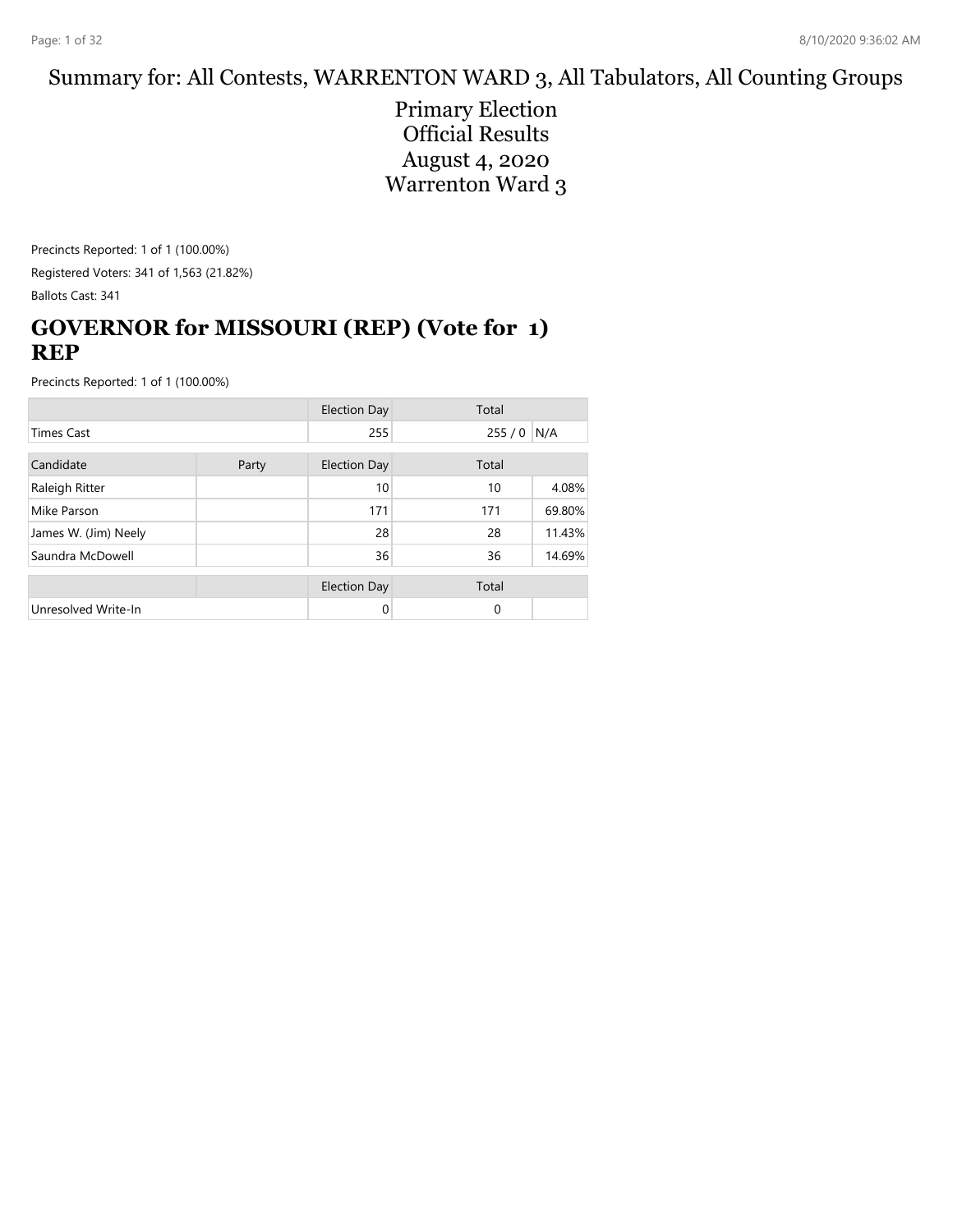## **GOVERNOR for MISSOURI (DEM) (Vote for 1) DEM**

|                                   |       | <b>Election Day</b> | Total    |        |
|-----------------------------------|-------|---------------------|----------|--------|
| <b>Times Cast</b>                 |       | 69                  | 69/0     | N/A    |
| Candidate                         | Party | <b>Election Day</b> | Total    |        |
| Nicole Galloway                   |       | 62                  | 62       | 91.18% |
| Jimmie Matthews                   |       |                     | 1        | 1.47%  |
| Antoin Johnson                    |       | 3                   | 3        | 4.41%  |
| Eric Morrison                     |       | $\overline{c}$      | 2        | 2.94%  |
| Robin John Daniel Van<br>Quaethem |       | 0                   | $\Omega$ | 0.00%  |
|                                   |       | <b>Election Day</b> | Total    |        |
| Unresolved Write-In               |       | 0                   | 0        |        |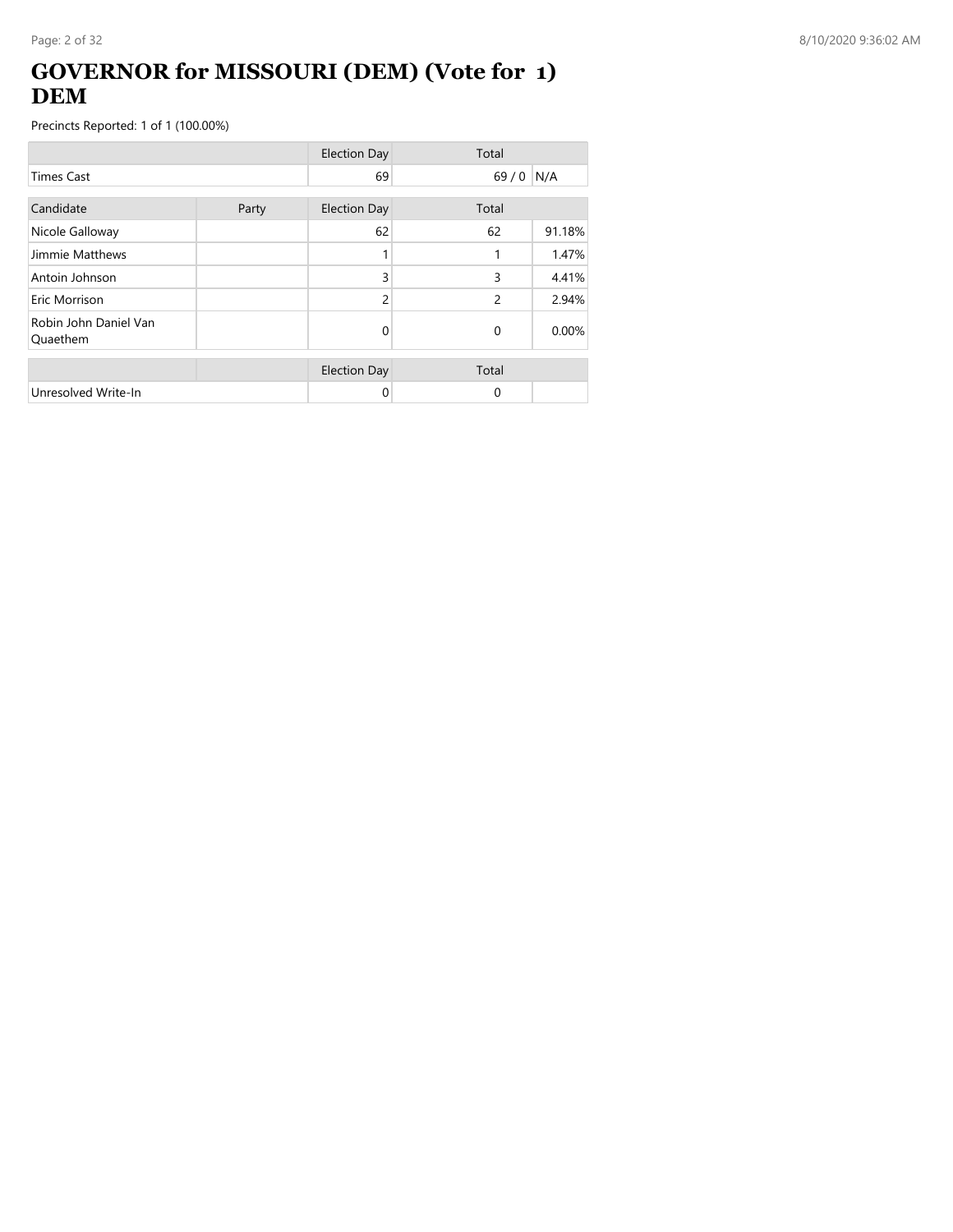#### **GOVERNOR for MISSOURI (LIB) (Vote for 1) LIB**

|                     |       | <b>Election Day</b> | Total                     |
|---------------------|-------|---------------------|---------------------------|
| Times Cast          |       |                     | N/A<br>4/0                |
| Candidate           | Party | <b>Election Day</b> | Total                     |
| <b>Rik Combs</b>    |       |                     | 100.00%<br>$\overline{4}$ |
|                     |       | <b>Election Day</b> | Total                     |
| Unresolved Write-In |       |                     | 0                         |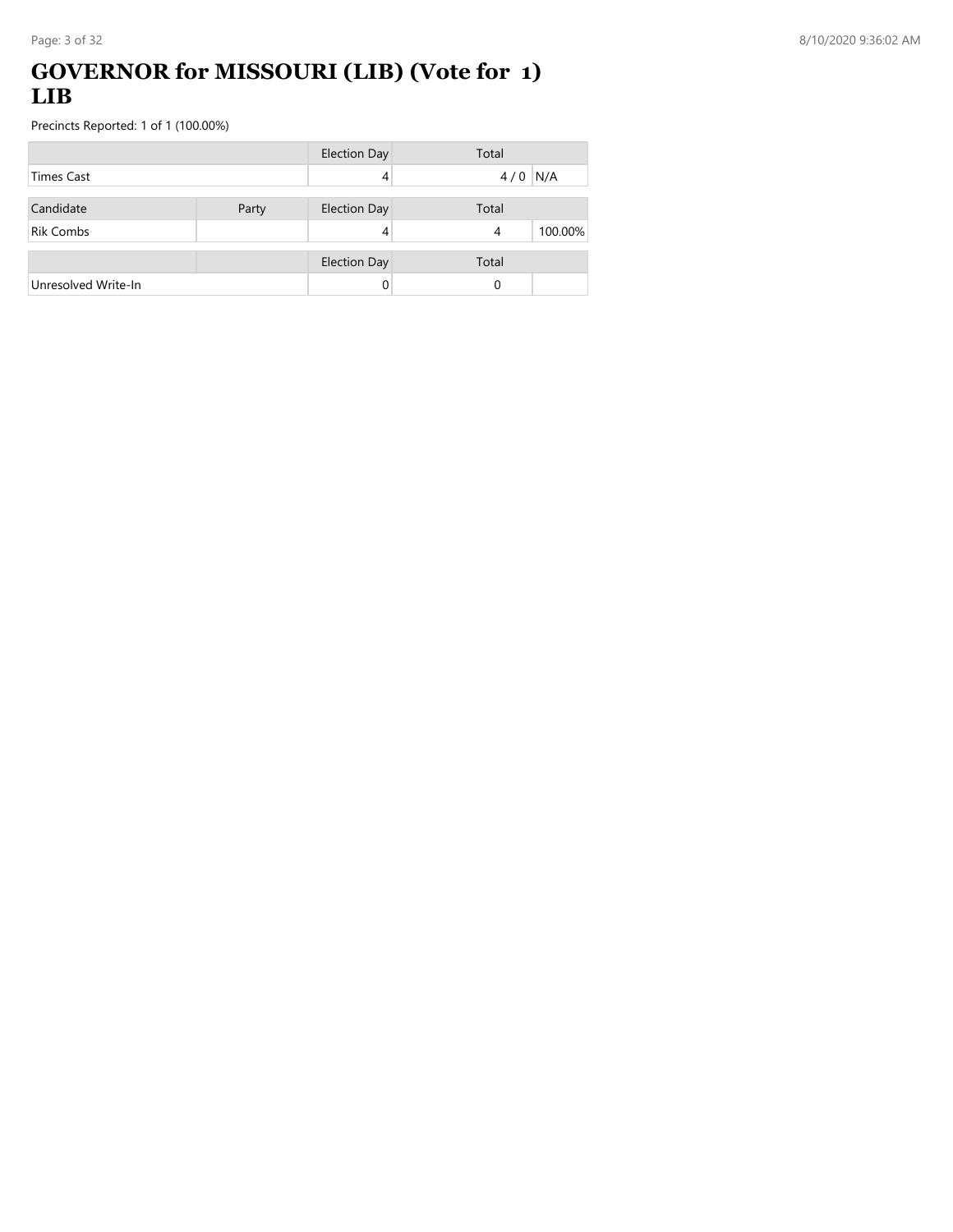### **GOVERNOR for MISSOURI (GRN) (Vote for 1) GRN**

|                     |       | <b>Election Day</b> | Total                    |
|---------------------|-------|---------------------|--------------------------|
| <b>Times Cast</b>   |       |                     | $2/0$ N/A                |
| Candidate           | Party | <b>Election Day</b> | Total                    |
| Jerome Howard Bauer |       |                     | 100.00%<br>$\mathcal{P}$ |
|                     |       | <b>Election Day</b> | Total                    |
| Unresolved Write-In |       |                     | 0                        |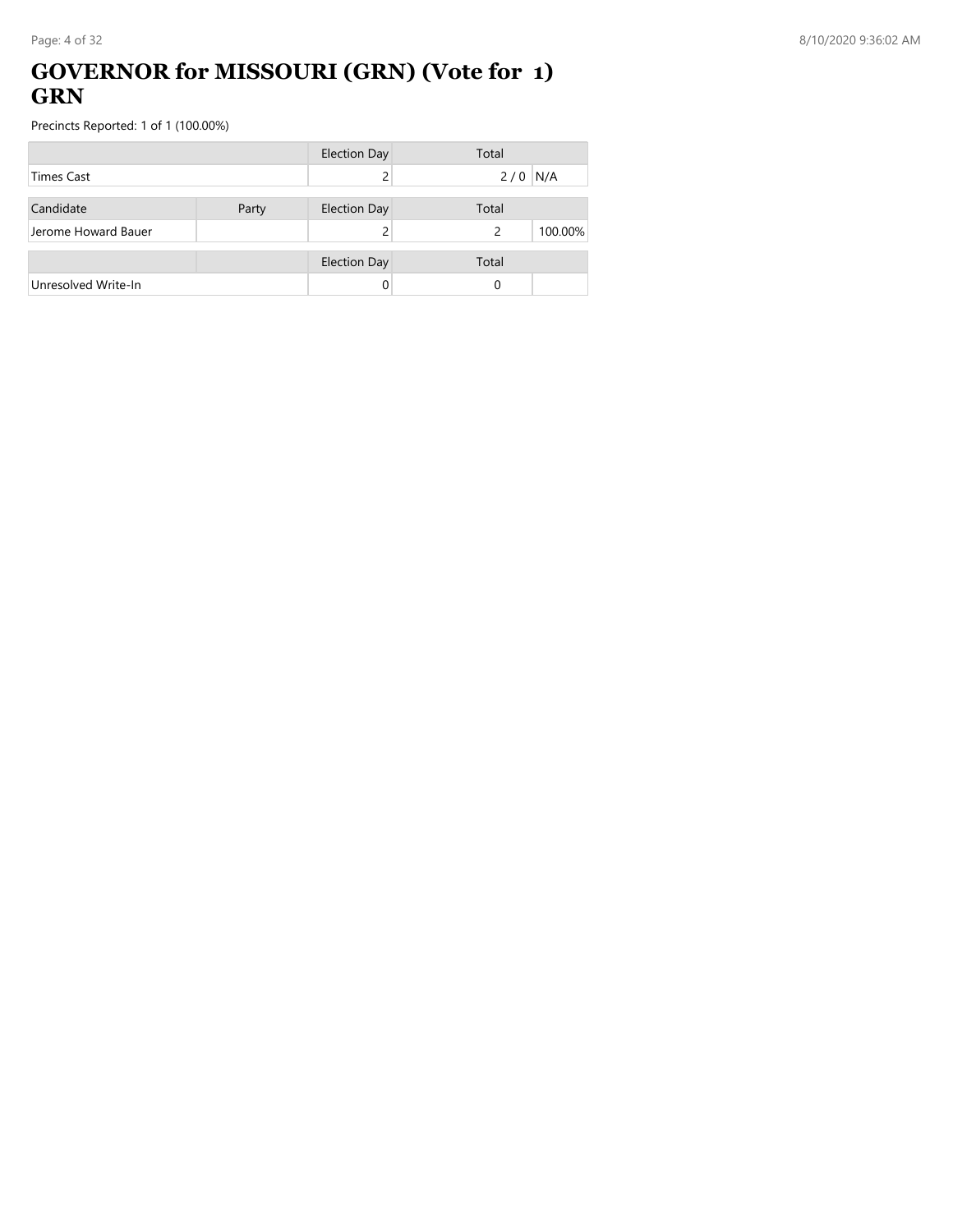## **LIEUTENANT GOVERNOR for MISSOURI (REP) (Vote for 1) REP**

|                     |       | <b>Election Day</b> | Total       |        |
|---------------------|-------|---------------------|-------------|--------|
| <b>Times Cast</b>   |       | 255                 | $255/0$ N/A |        |
| Candidate           | Party | <b>Election Day</b> | Total       |        |
| Arnie C. AC Dienoff |       | 10                  | 10          | 4.46%  |
| Mike Kehoe          |       | 128                 | 128         | 57.14% |
| Aaron T Wisdom      |       | 20                  | 20          | 8.93%  |
| Mike Carter         |       | 66                  | 66          | 29.46% |
|                     |       | <b>Election Day</b> | Total       |        |
| Unresolved Write-In |       | 0                   | $\Omega$    |        |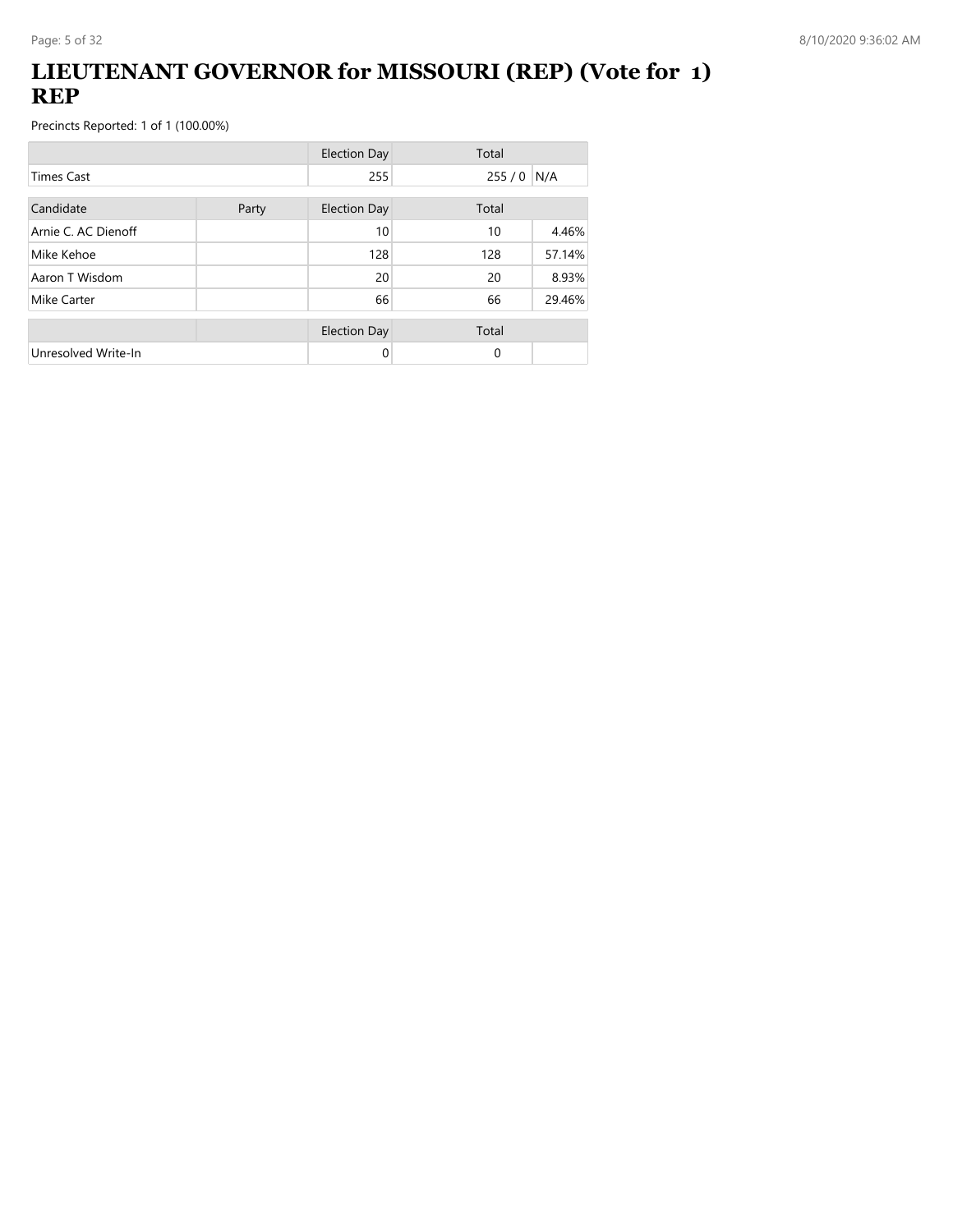## **LIEUTENANT GOVERNOR for MISSOURI (DEM) (Vote for 1) DEM**

|                     |       | <b>Election Day</b> | Total  |        |
|---------------------|-------|---------------------|--------|--------|
| Times Cast          |       | 69                  | $69/0$ | N/A    |
| Candidate           | Party | <b>Election Day</b> | Total  |        |
| Gregory A Upchurch  |       | 25                  | 25     | 40.98% |
| Alissia Canady      |       | 36                  | 36     | 59.02% |
|                     |       | <b>Election Day</b> | Total  |        |
| Unresolved Write-In |       | $\Omega$            | 0      |        |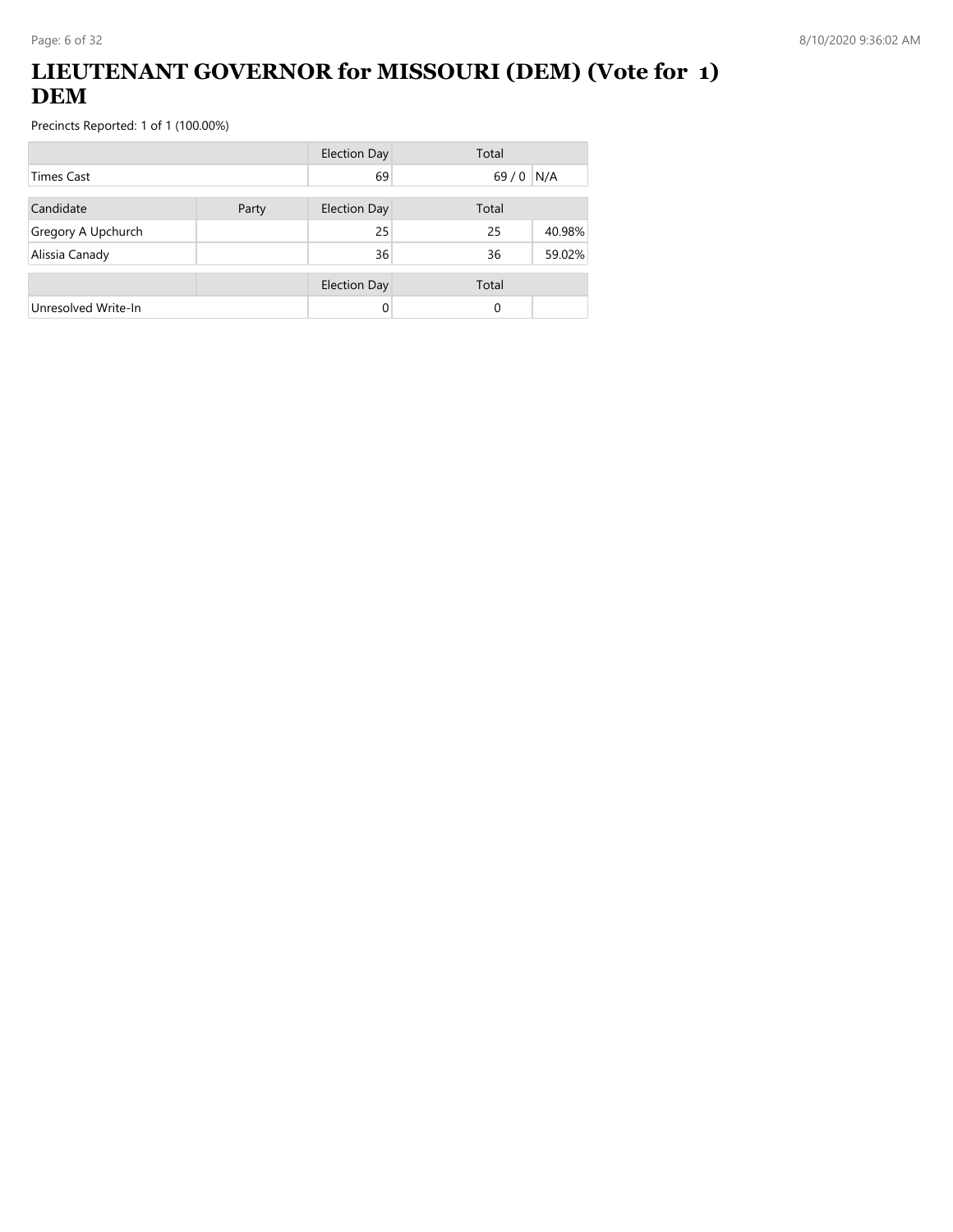## **LIEUTENANT GOVERNOR for MISSOURI (LIB) (Vote for 1) LIB**

|                     |       | <b>Election Day</b> | Total        |
|---------------------|-------|---------------------|--------------|
| Times Cast          |       |                     | N/A<br>4/0   |
| Candidate           | Party | <b>Election Day</b> | Total        |
| <b>Bill Slantz</b>  |       |                     | 100.00%<br>4 |
|                     |       | <b>Election Day</b> | Total        |
| Unresolved Write-In |       |                     | 0            |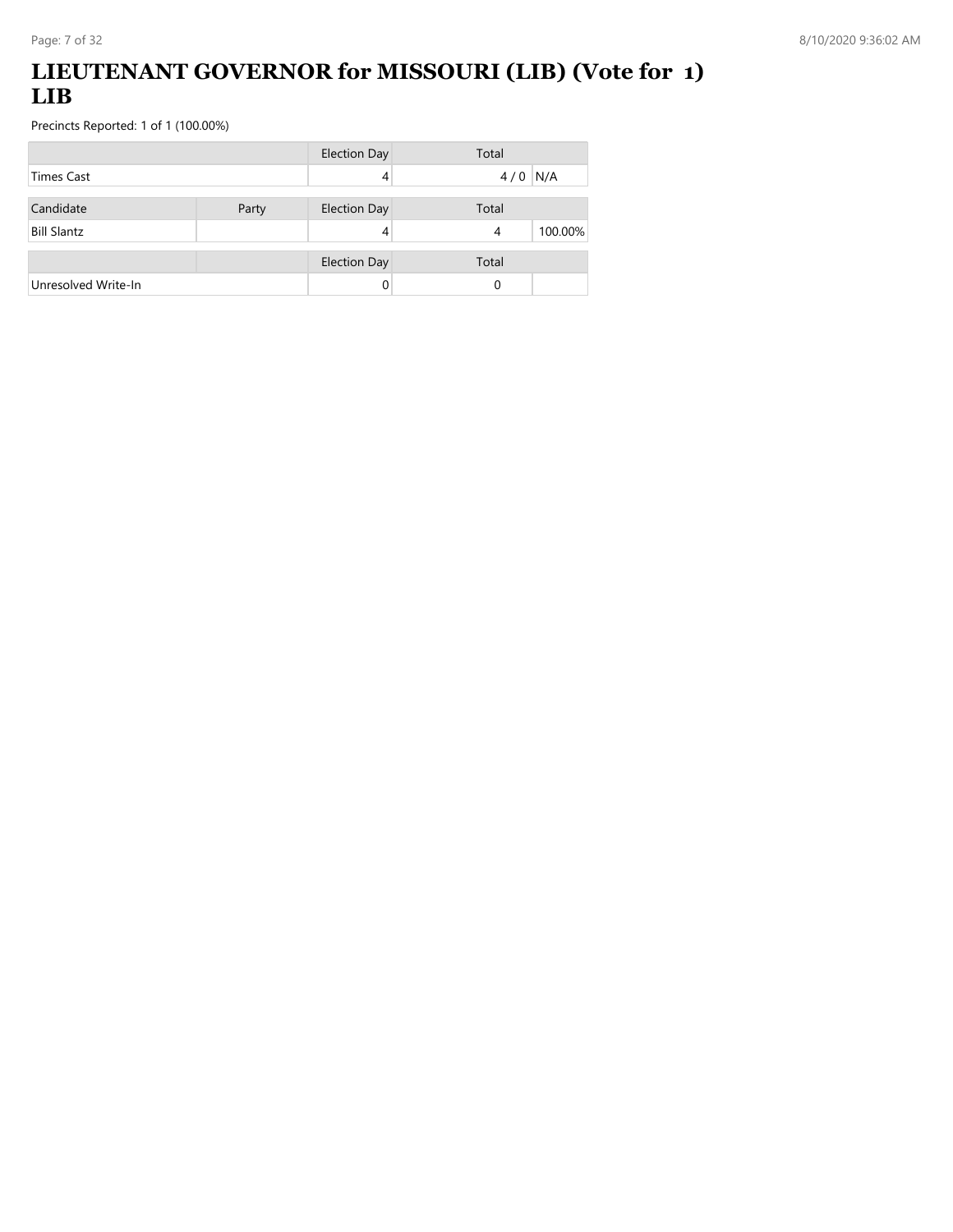## **LIEUTENANT GOVERNOR for MISSOURI (GRN) (Vote for 1) GRN**

|                     |       | <b>Election Day</b> | Total        |
|---------------------|-------|---------------------|--------------|
| Times Cast          |       |                     | $2/0$ N/A    |
| Candidate           | Party | <b>Election Day</b> | Total        |
| Kelley Dragoo       |       |                     | 100.00%<br>2 |
|                     |       | <b>Election Day</b> | Total        |
| Unresolved Write-In |       |                     | 0            |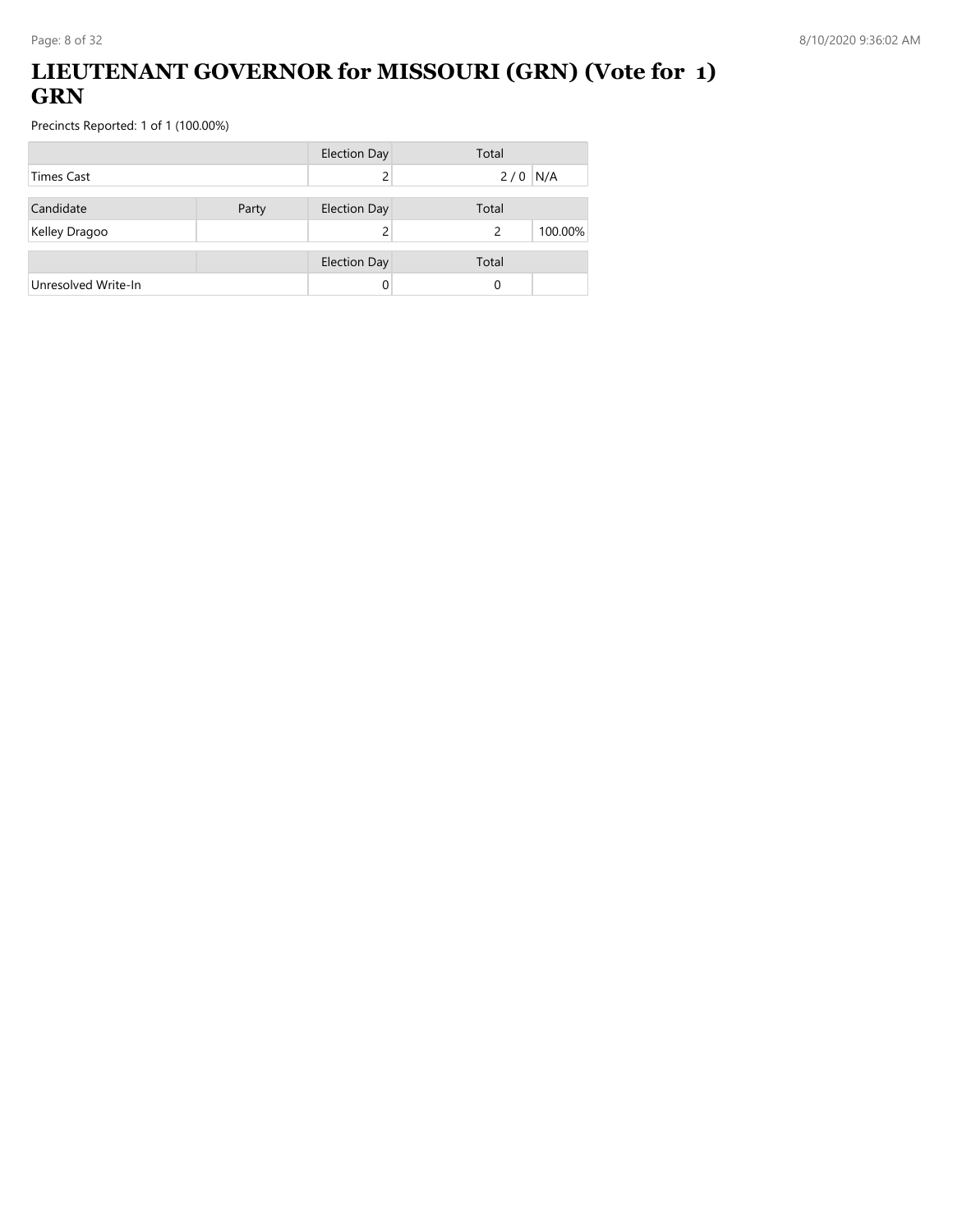## **SECRETARY OF STATE for MISSOURI (REP) (Vote for 1) REP**

|                        |       | <b>Election Day</b> | Total          |
|------------------------|-------|---------------------|----------------|
| <b>Times Cast</b>      |       | 255                 | $255/0$ N/A    |
| Candidate              | Party | <b>Election Day</b> | Total          |
| John R. (Jay) Ashcroft |       | 221                 | 221<br>100.00% |
|                        |       | <b>Election Day</b> | Total          |
| Unresolved Write-In    |       | 0                   | 0              |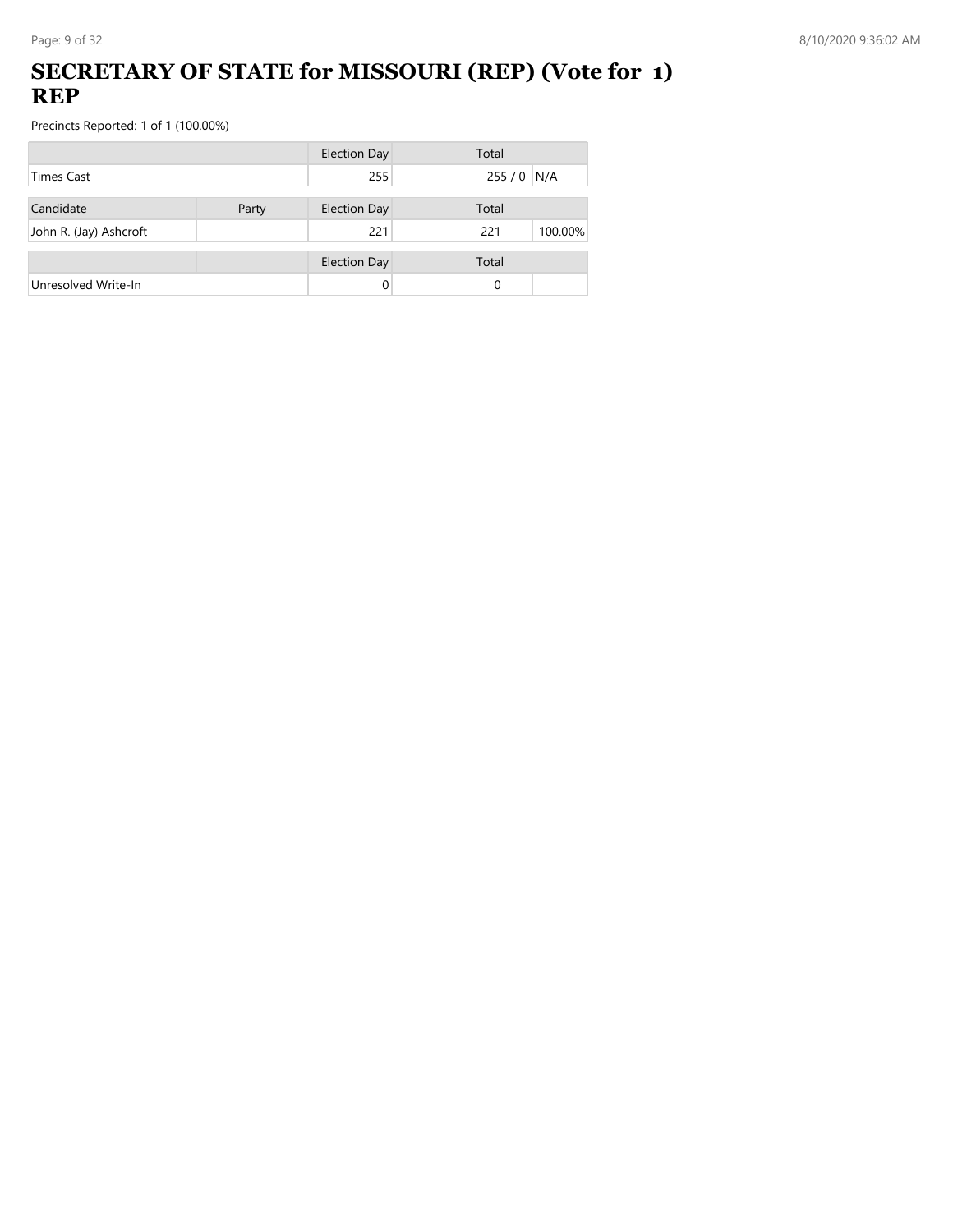## **SECRETARY OF STATE for MISSOURI (DEM) (Vote for 1) DEM**

|                     |       | <b>Election Day</b> | Total         |
|---------------------|-------|---------------------|---------------|
| Times Cast          |       | 69                  | $69/0$<br>N/A |
| Candidate           | Party | <b>Election Day</b> | Total         |
| Yinka Faleti        |       | 57                  | 100.00%<br>57 |
|                     |       | <b>Election Day</b> | Total         |
| Unresolved Write-In |       | 0                   | 0             |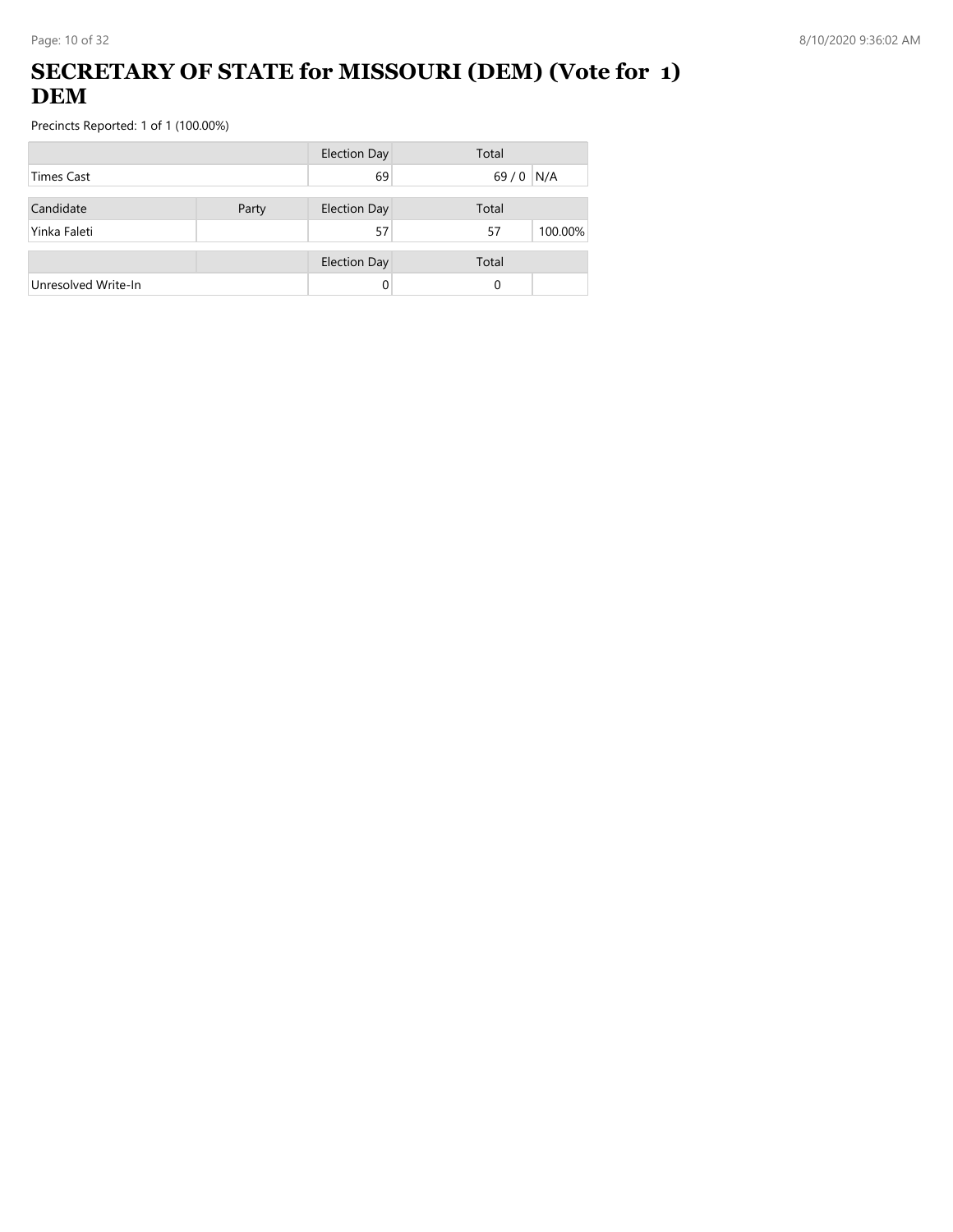## **SECRETARY OF STATE for MISSOURI (LIB) (Vote for 1) LIB**

|                     |       | <b>Election Day</b> | Total        |
|---------------------|-------|---------------------|--------------|
| <b>Times Cast</b>   |       |                     | N/A<br>4/0   |
| Candidate           | Party | <b>Election Day</b> | Total        |
| Carl Herman Freese  |       | 4                   | 100.00%<br>4 |
|                     |       | <b>Election Day</b> | Total        |
| Unresolved Write-In |       |                     | 0            |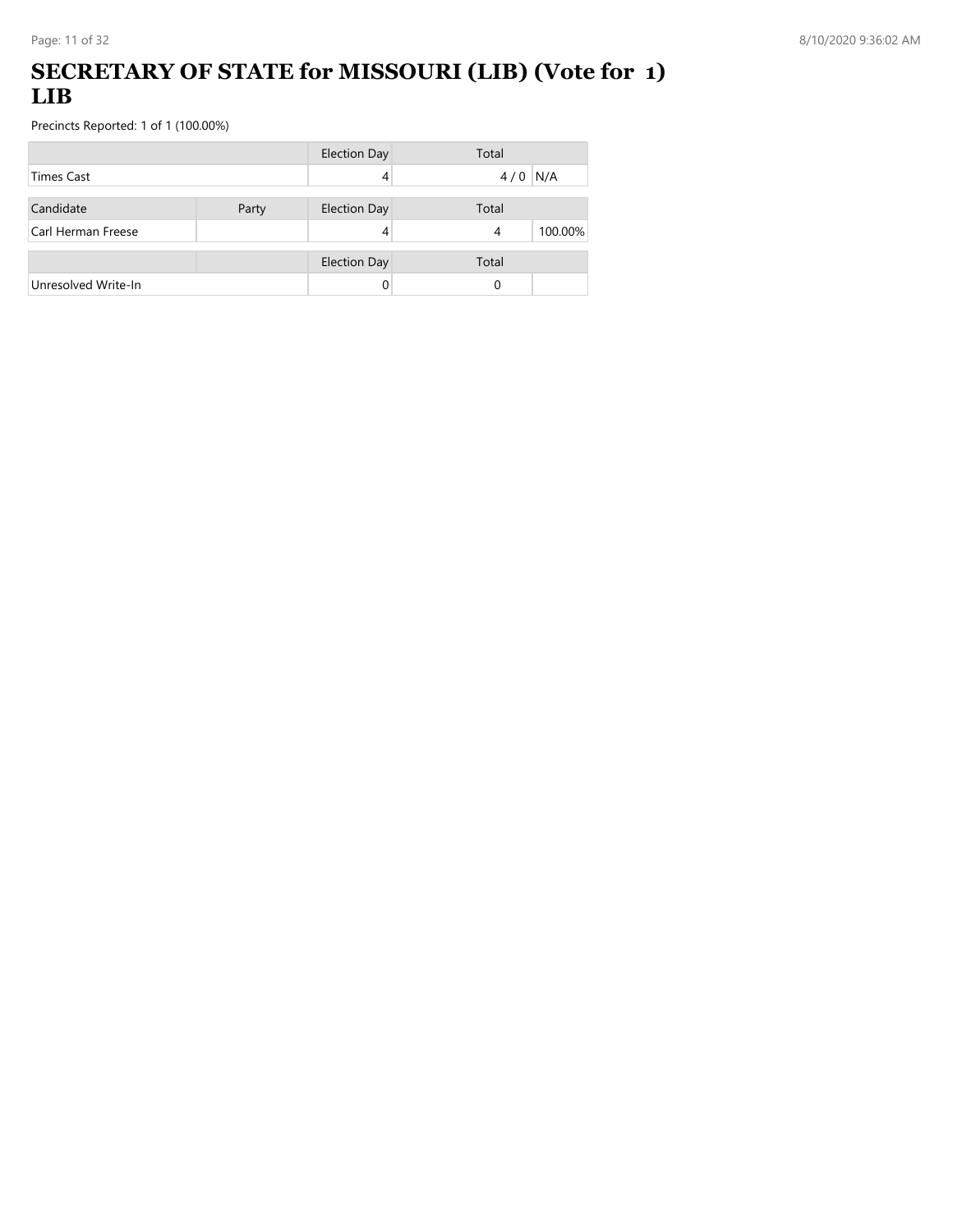### **SECRETARY OF STATE for MISSOURI (GRN) (Vote for 1) GRN**

|                     |       | <b>Election Day</b> | Total        |
|---------------------|-------|---------------------|--------------|
| <b>Times Cast</b>   |       |                     | $2/0$ N/A    |
| Candidate           | Party | <b>Election Day</b> | Total        |
| Paul Lehmann        |       |                     | 100.00%<br>2 |
|                     |       | <b>Election Day</b> | Total        |
| Unresolved Write-In |       | 0                   | 0            |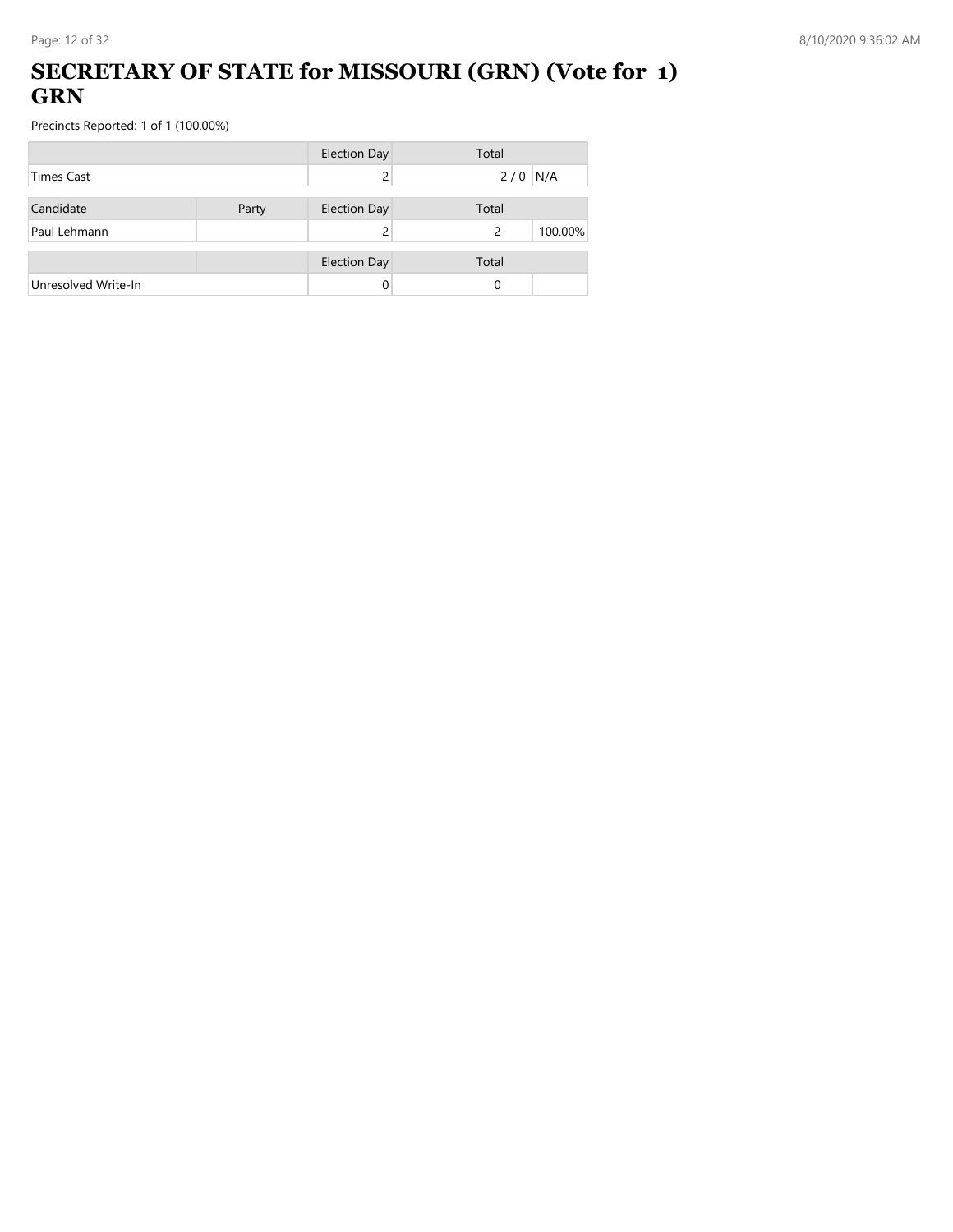#### **SECRETARY OF STATE for MISSOURI (CST) (Vote for 1) CST**

|                     |       | <b>Election Day</b> | Total        |
|---------------------|-------|---------------------|--------------|
| <b>Times Cast</b>   |       |                     | N/A<br>1/0   |
| Candidate           | Party | <b>Election Day</b> | Total        |
| Paul Venable        |       |                     | 100.00%<br>1 |
|                     |       | <b>Election Day</b> | Total        |
| Unresolved Write-In |       | 0                   | 0            |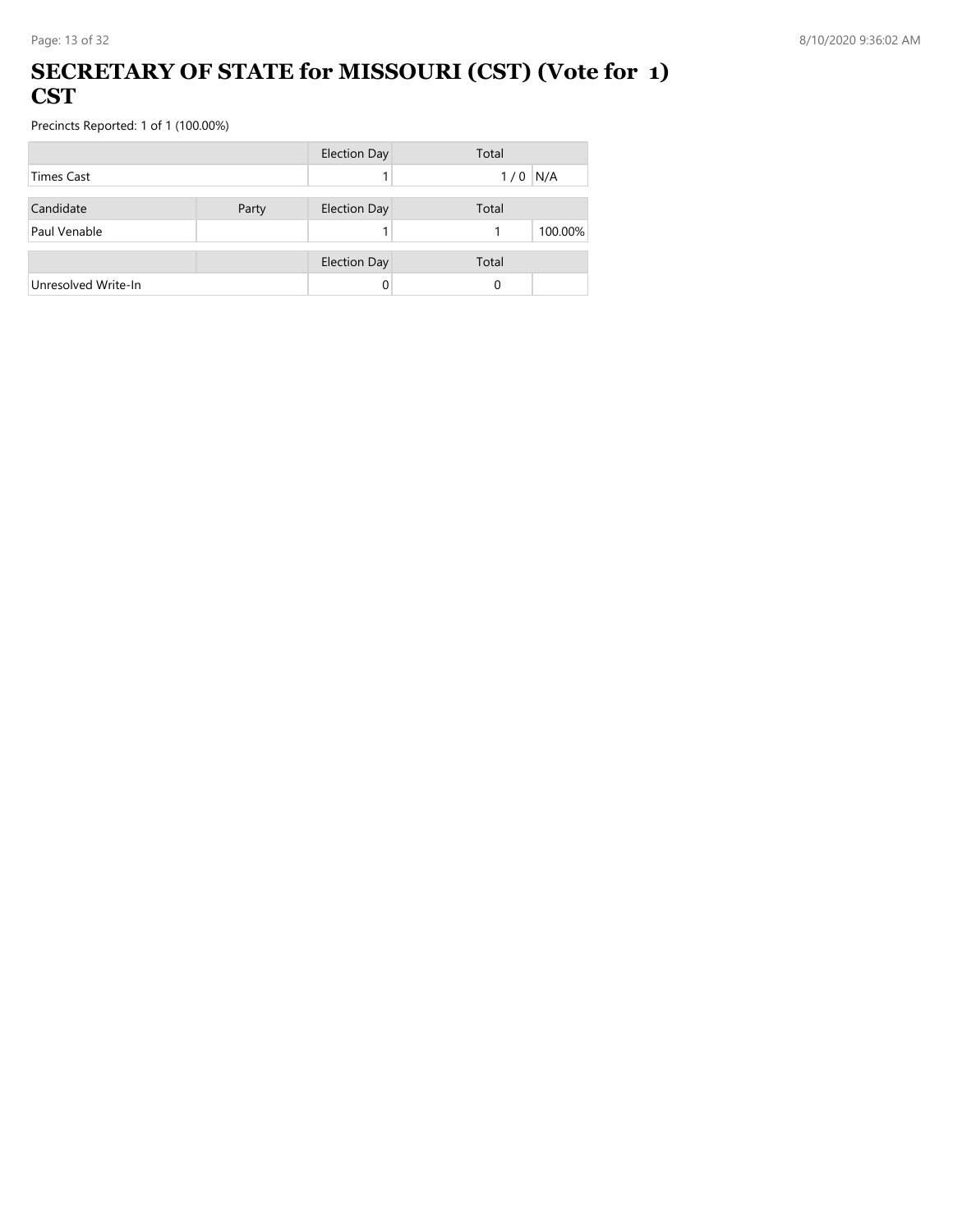### **STATE TREASURER for MISSOURI (REP) (Vote for 1) REP**

|                     |       | <b>Election Day</b> | Total          |
|---------------------|-------|---------------------|----------------|
| <b>Times Cast</b>   |       | 255                 | $255/0$ N/A    |
| Candidate           | Party | <b>Election Day</b> | Total          |
| Scott Fitzpatrick   |       | 210                 | 210<br>100.00% |
|                     |       |                     |                |
|                     |       | <b>Election Day</b> | Total          |
| Unresolved Write-In |       | 0                   | 0              |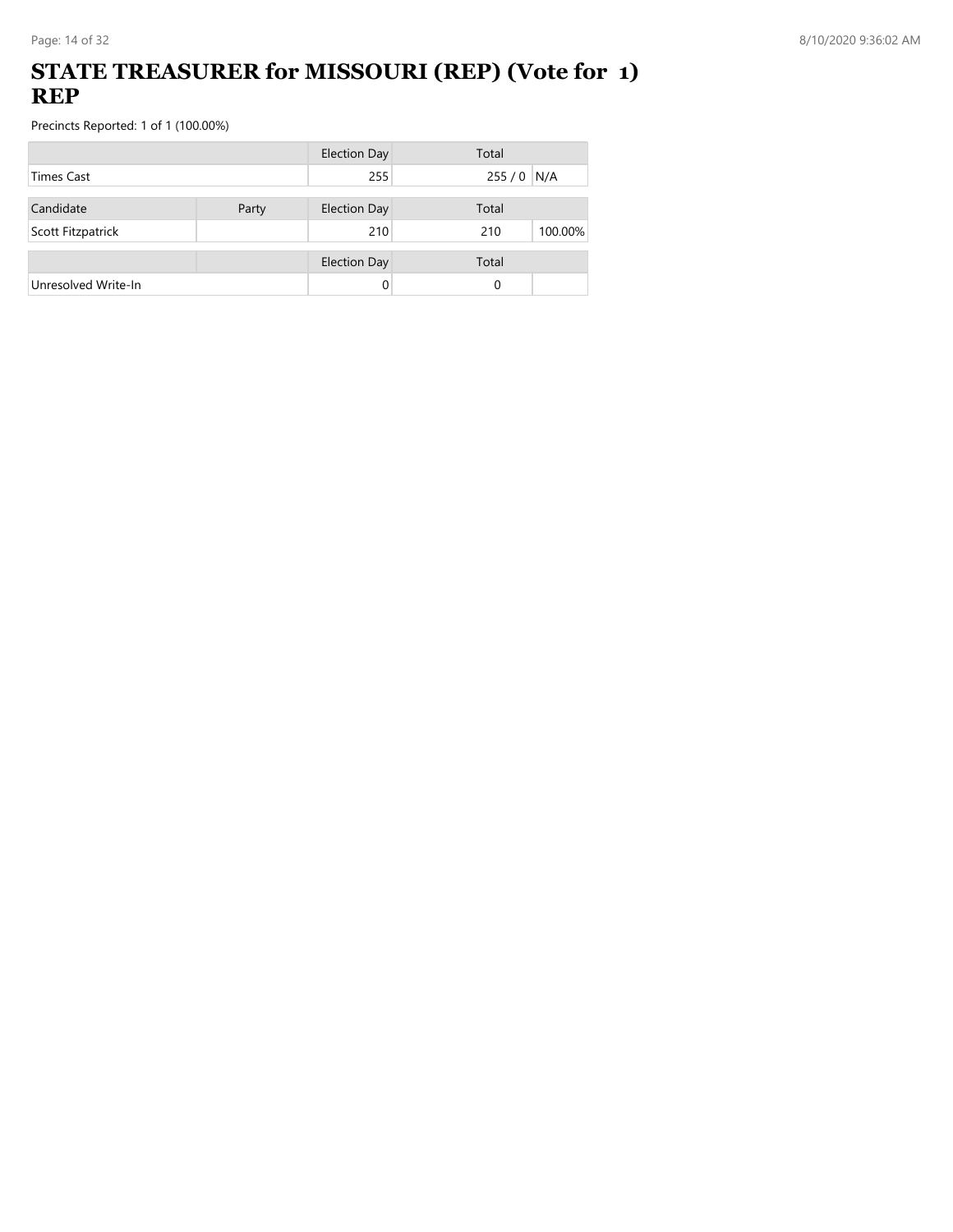## **STATE TREASURER for MISSOURI (DEM) (Vote for 1) DEM**

|                      |       | <b>Election Day</b> | Total         |
|----------------------|-------|---------------------|---------------|
| <b>Times Cast</b>    |       | 69                  | N/A<br>$69/0$ |
| Candidate            | Party | <b>Election Day</b> | Total         |
| Vicki Lorenz Englund |       | 58                  | 100.00%<br>58 |
|                      |       | <b>Election Day</b> | Total         |
| Unresolved Write-In  |       |                     | 0             |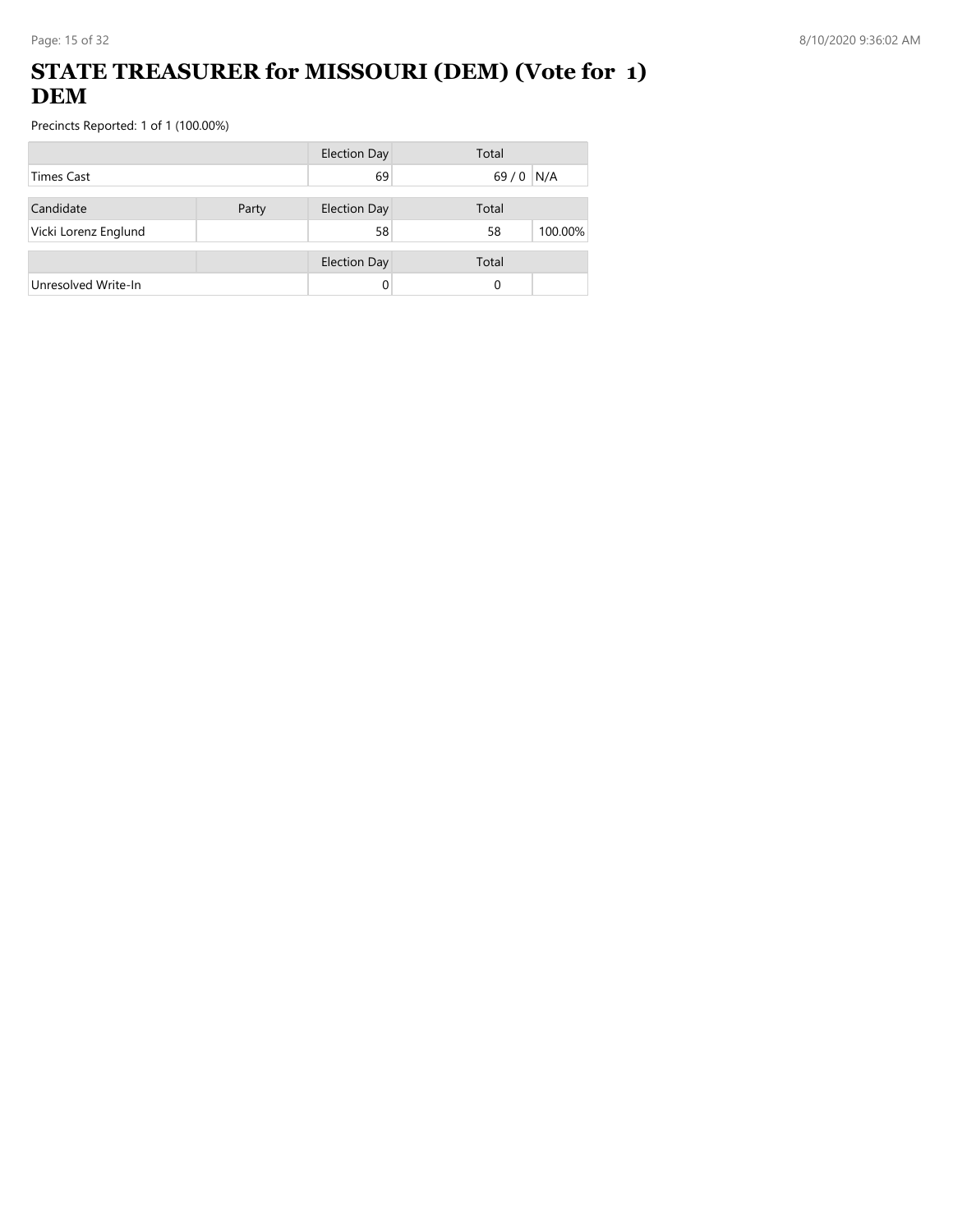### **STATE TREASURER for MISSOURI (LIB) (Vote for 1) LIB**

|                        |       | <b>Election Day</b> | Total        |
|------------------------|-------|---------------------|--------------|
| <b>Times Cast</b>      |       |                     | N/A<br>4/0   |
| Candidate              | Party | <b>Election Day</b> | Total        |
| Nicholas (Nick) Kasoff |       |                     | 100.00%<br>4 |
|                        |       | <b>Election Day</b> | Total        |
| Unresolved Write-In    |       | 0                   | 0            |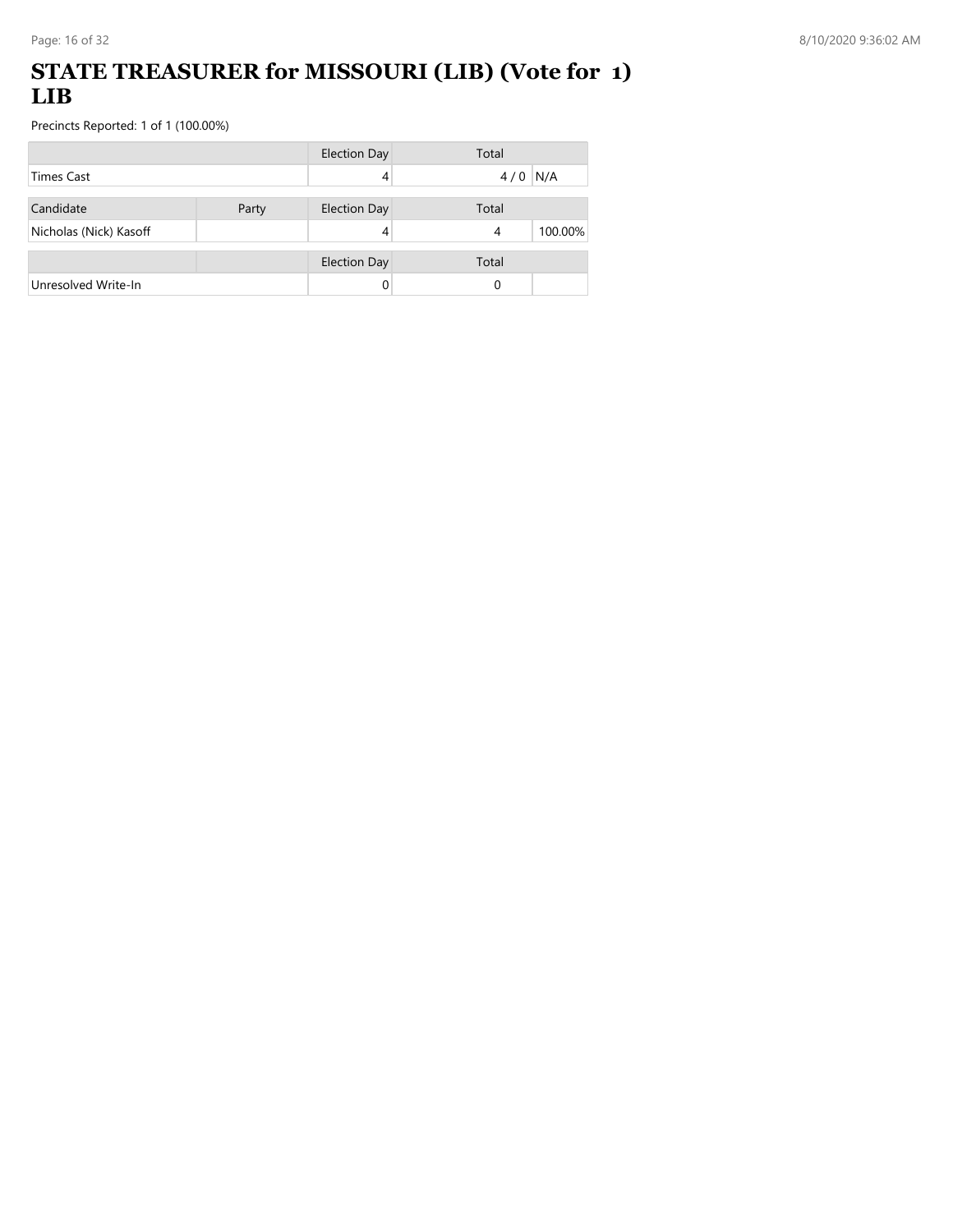## **STATE TREASURER for MISSOURI (GRN) (Vote for 1) GRN**

|                     |       | <b>Election Day</b> | Total        |
|---------------------|-------|---------------------|--------------|
| <b>Times Cast</b>   |       |                     | $2/0$ N/A    |
| Candidate           | Party | <b>Election Day</b> | Total        |
| Joseph Civettini    |       |                     | 100.00%<br>2 |
|                     |       | <b>Election Day</b> | Total        |
| Unresolved Write-In |       | 0                   | 0            |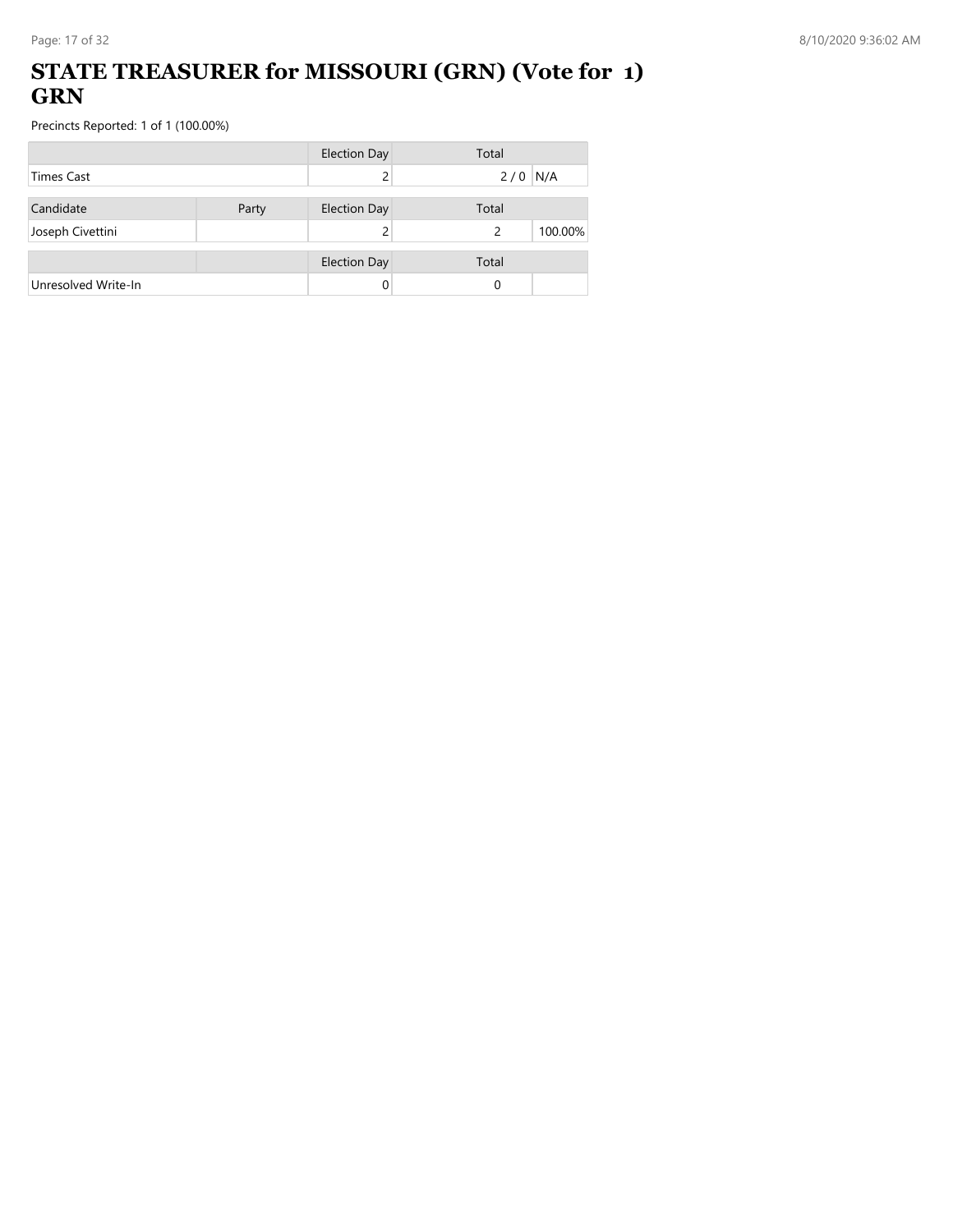#### **ATTORNEY GENERAL for MISSOURI (REP) (Vote for 1) REP**

|                     |       | <b>Election Day</b> | Total          |
|---------------------|-------|---------------------|----------------|
| <b>Times Cast</b>   |       | 255                 | $255/0$ N/A    |
| Candidate           | Party | <b>Election Day</b> | Total          |
| Eric Schmitt        |       | 213                 | 100.00%<br>213 |
|                     |       | <b>Election Day</b> | Total          |
| Unresolved Write-In |       | 0                   | 0              |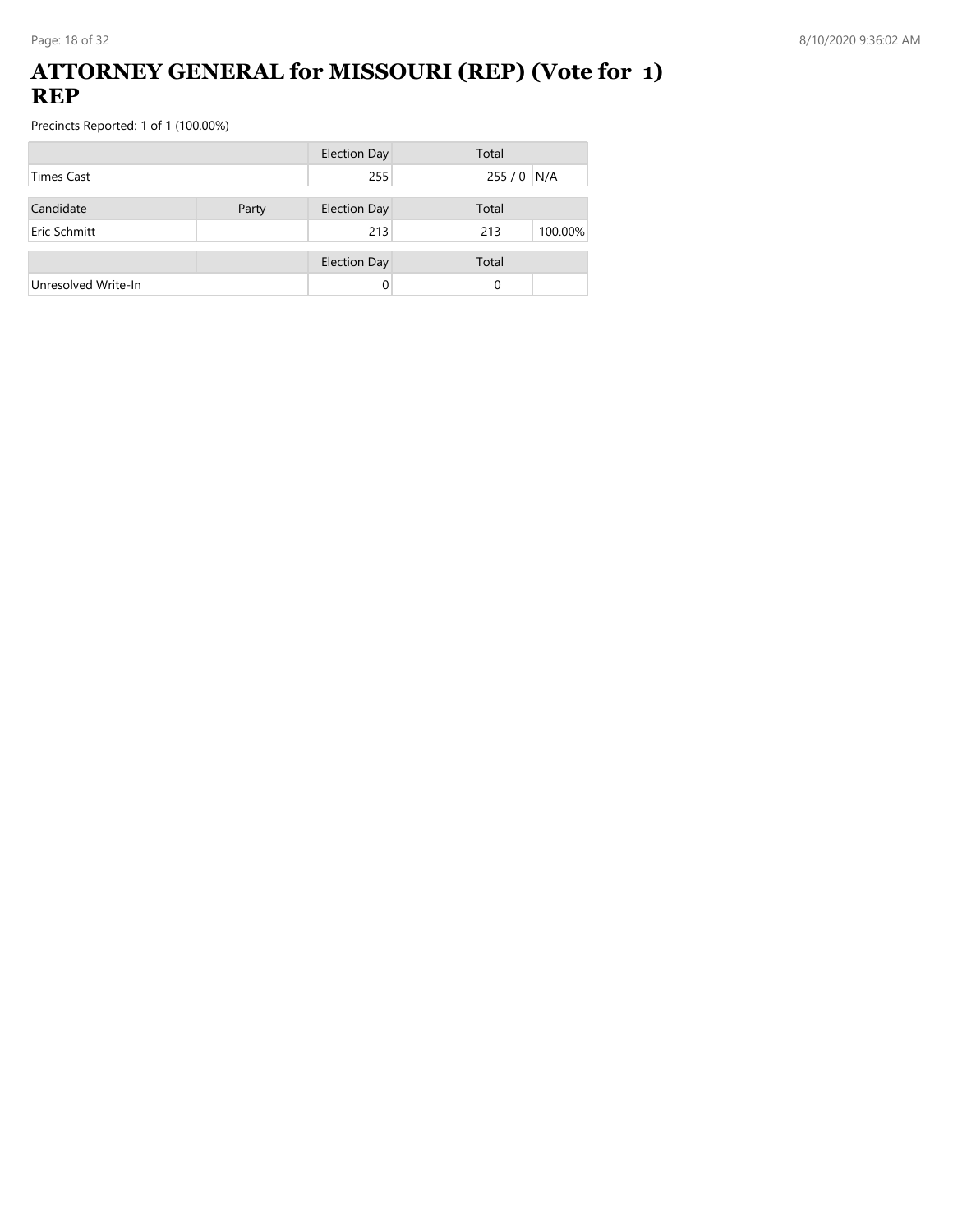### **ATTORNEY GENERAL for MISSOURI (DEM) (Vote for 1) DEM**

|                      |       | <b>Election Day</b> | Total    |        |
|----------------------|-------|---------------------|----------|--------|
| <b>Times Cast</b>    |       | 69                  | $69/0$   | N/A    |
| Candidate            | Party | <b>Election Day</b> | Total    |        |
| <b>Rich Finneran</b> |       | 34                  | 34       | 54.84% |
| Elad Gross           |       | 28                  | 28       | 45.16% |
|                      |       | <b>Election Day</b> | Total    |        |
| Unresolved Write-In  |       | 0                   | $\Omega$ |        |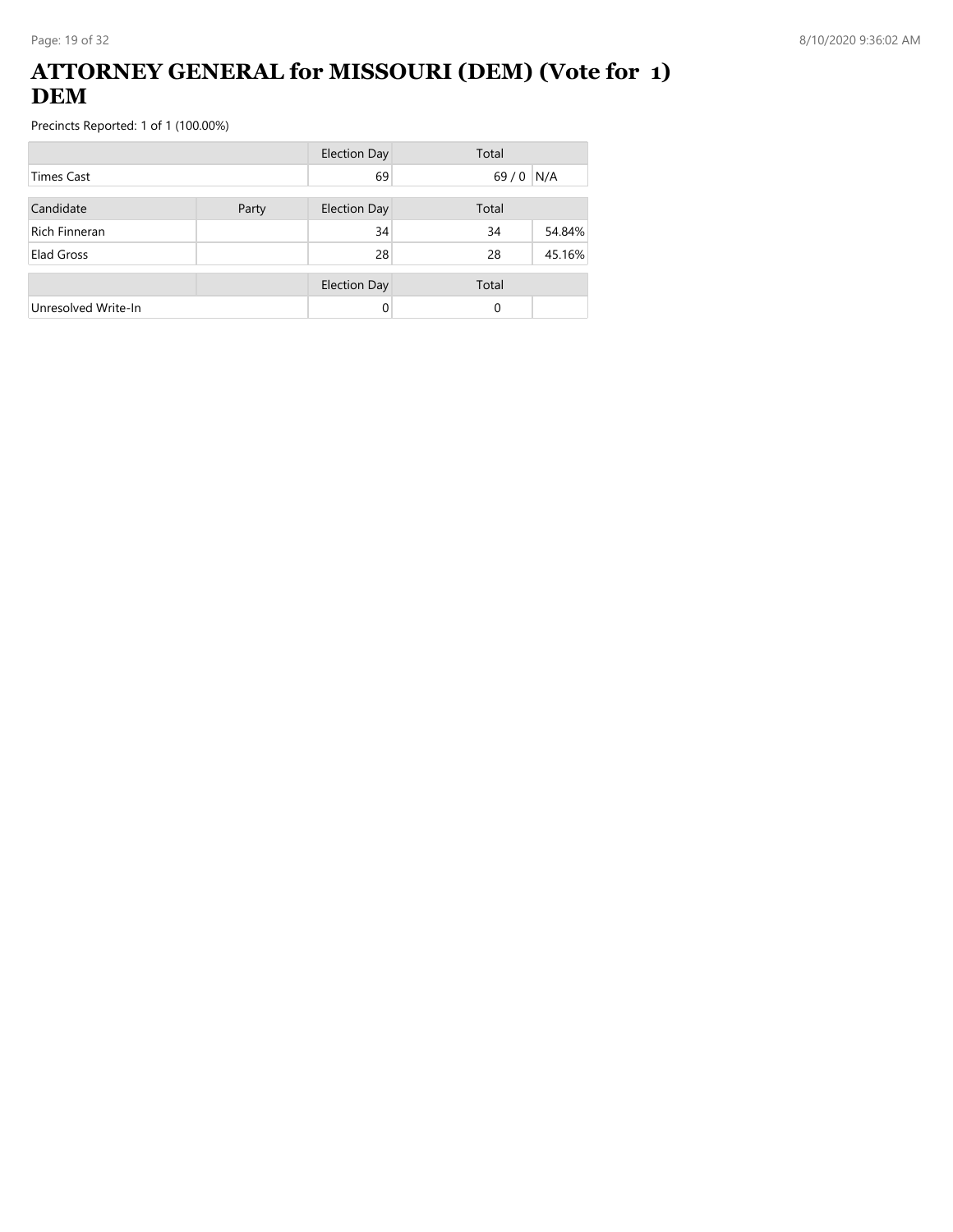#### **ATTORNEY GENERAL for MISSOURI (LIB) (Vote for 1) LIB**

|                     |       | <b>Election Day</b> | Total        |
|---------------------|-------|---------------------|--------------|
| <b>Times Cast</b>   |       |                     | N/A<br>4/0   |
| Candidate           | Party | <b>Election Day</b> | Total        |
| Kevin C Babcock     |       | 4                   | 100.00%<br>4 |
|                     |       | <b>Election Day</b> | Total        |
| Unresolved Write-In |       |                     | 0            |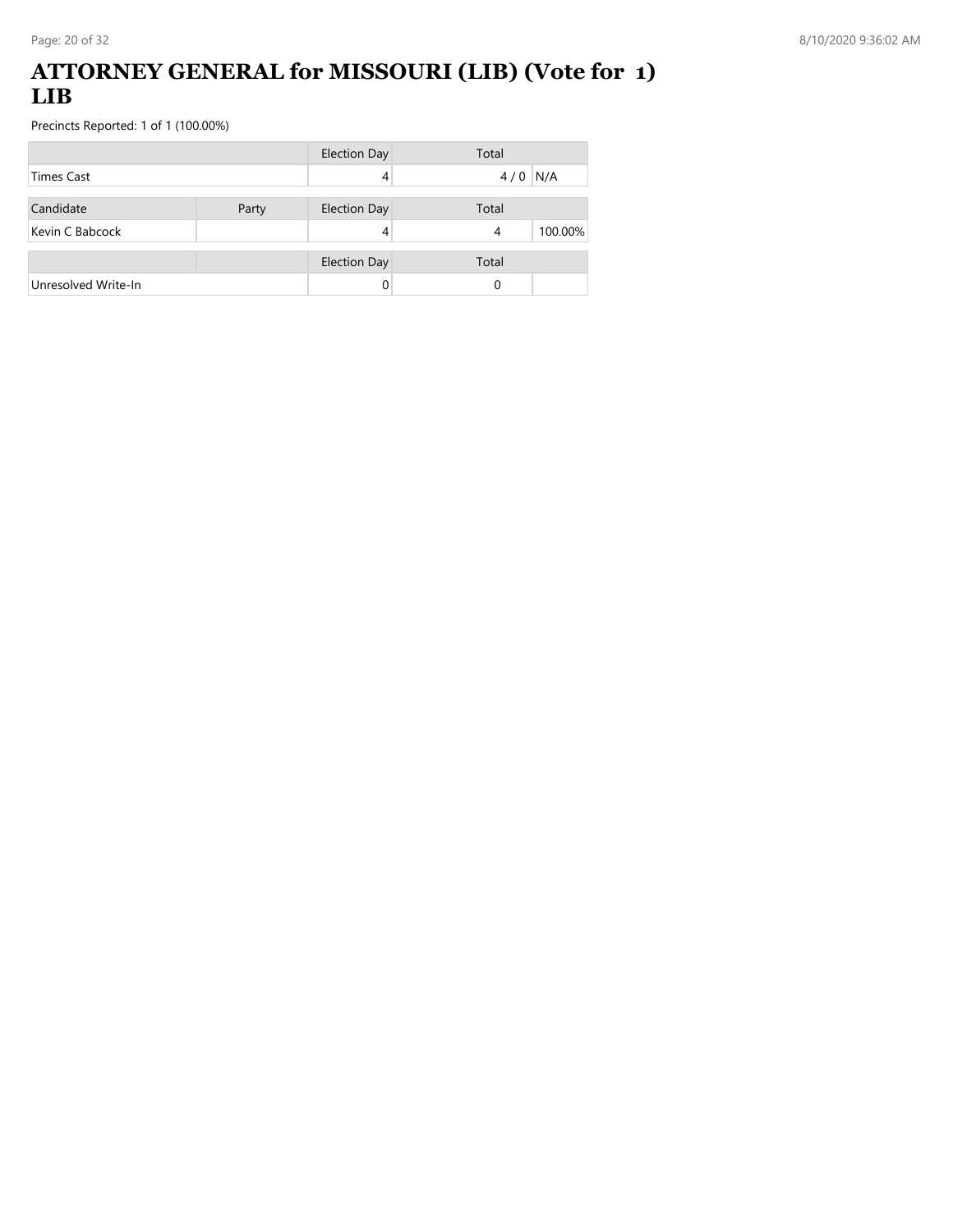#### **UNITED STATES REPRESENTATIVE IN CONGRESS for 3RD DISTRICT (REP), MISSOURI (Vote for 1) REP**

|                           |       | <b>Election Day</b> | Total |        |
|---------------------------|-------|---------------------|-------|--------|
| <b>Times Cast</b>         |       | 255                 | 255/0 | N/A    |
| Candidate                 |       | <b>Election Day</b> | Total |        |
|                           | Party |                     |       |        |
| <b>Brandon Wilkinson</b>  |       | 45                  | 45    | 19.31% |
| Adela Wisdom              |       | 7                   | 7     | 3.00%  |
| <b>Blaine Luetkemeyer</b> |       | 165                 | 165   | 70.82% |
| Jeffrey Nowak             |       | 9                   | 9     | 3.86%  |
| Lynette Trares            |       | 7                   | 7     | 3.00%  |
|                           |       |                     |       |        |
|                           |       | <b>Election Day</b> | Total |        |
| Unresolved Write-In       |       | 0                   | 0     |        |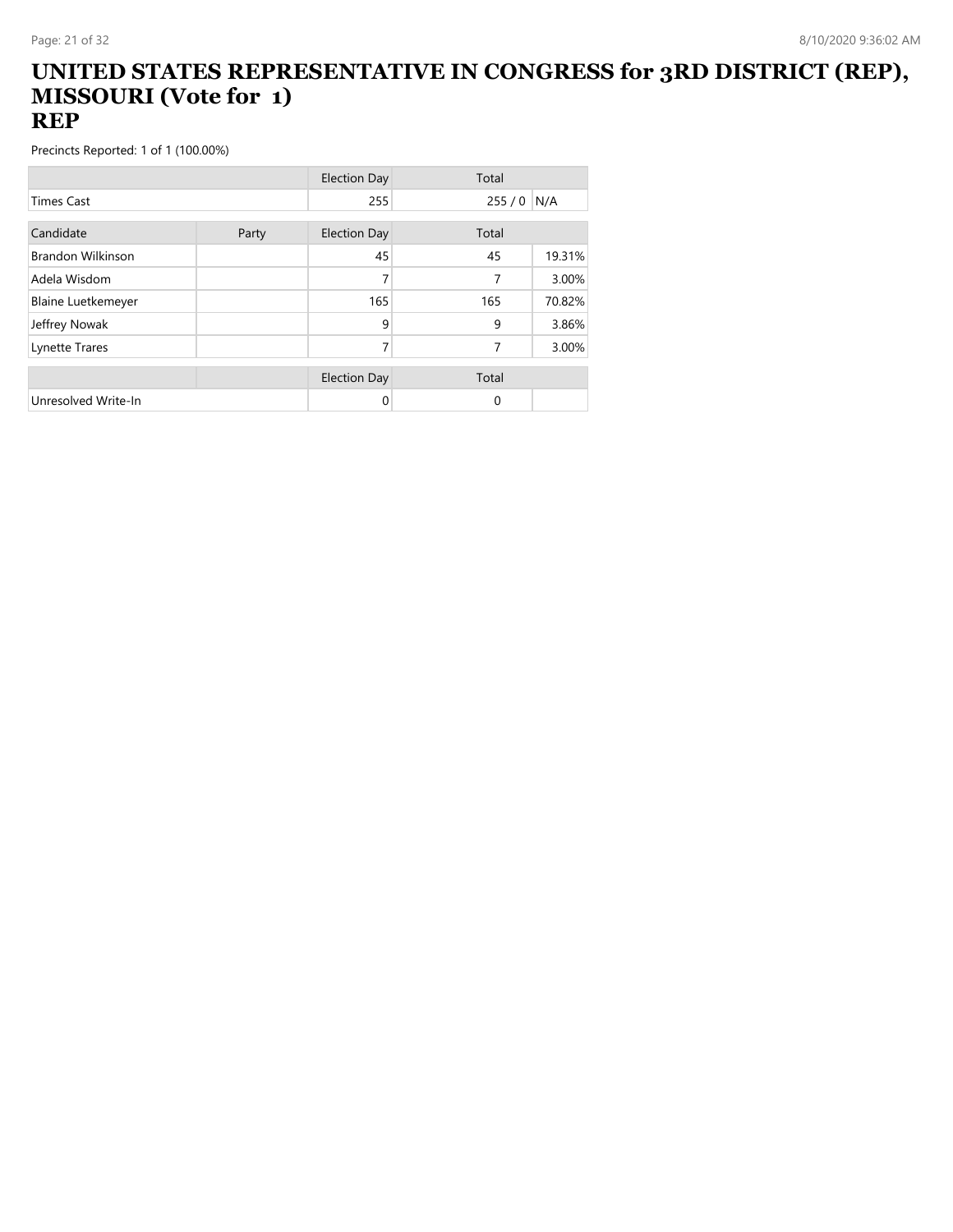#### **UNITED STATES REPRESENTATIVE IN CONGRESS for 3RD DISTRICT (DEM), MISSOURI (Vote for 1) DEM**

|                     |       | Election Day        | Total    |        |
|---------------------|-------|---------------------|----------|--------|
| <b>Times Cast</b>   |       | 69                  | $69/0$   | N/A    |
| Candidate           | Party | <b>Election Day</b> | Total    |        |
|                     |       |                     |          |        |
| Megan Rezabek       |       | 32                  | 32       | 51.61% |
| Dennis Oglesby      |       | 30                  | 30       | 48.39% |
|                     |       | <b>Election Day</b> | Total    |        |
| Unresolved Write-In |       | 0                   | $\Omega$ |        |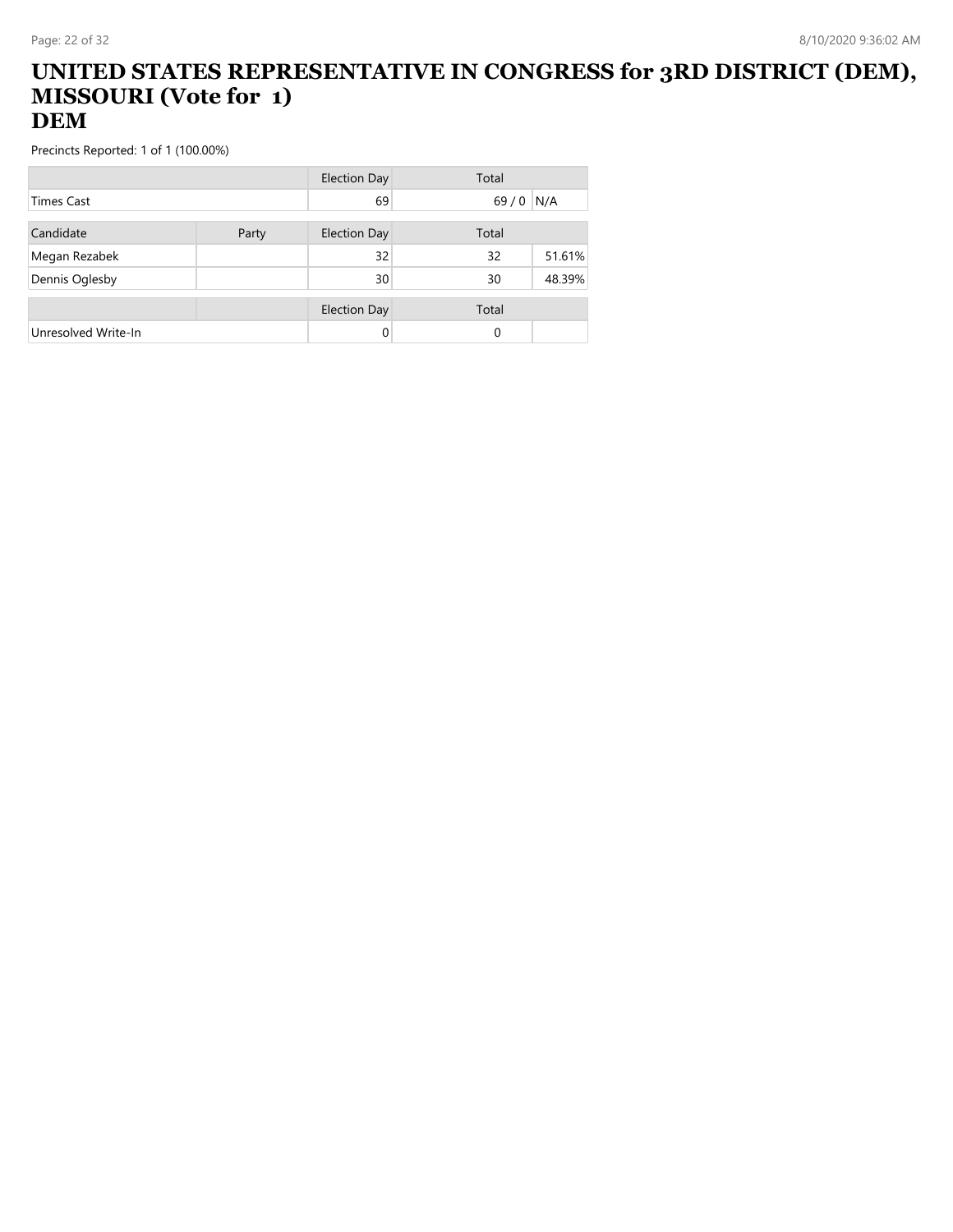#### **UNITED STATES REPRESENTATIVE IN CONGRESS for 3RD DISTRICT (LIB), MISSOURI (Vote for 1) LIB**

|                       |       | Election Day        | Total |         |
|-----------------------|-------|---------------------|-------|---------|
| <b>Times Cast</b>     |       | 4                   | 4/0   | N/A     |
| Candidate             |       | <b>Election Day</b> | Total |         |
|                       | Party |                     |       |         |
| Leonard J Steinman II |       |                     | 4     | 100.00% |
|                       |       | <b>Election Day</b> | Total |         |
| Unresolved Write-In   |       |                     | 0     |         |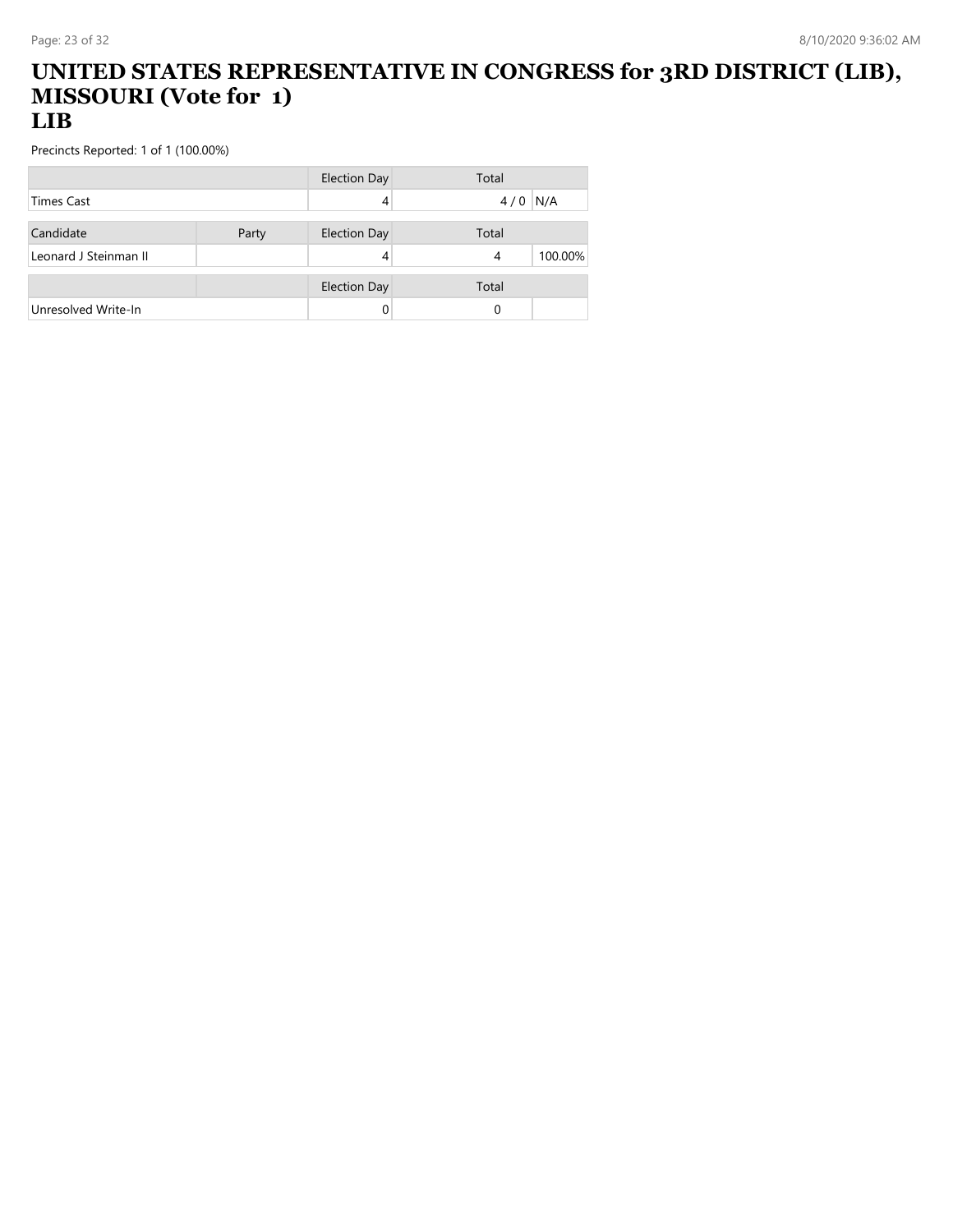## **STATE REPRESENTATIVE for 42ND DISTRICT (REP), MISSOURI (Vote for 1) REP**

| <b>Election Day</b> | Total                                      |
|---------------------|--------------------------------------------|
| 255                 | 255 / 0 N/A                                |
|                     | Total                                      |
| 213                 | 100.00%<br>213                             |
|                     | Total                                      |
|                     | 0                                          |
| Party               | <b>Election Day</b><br><b>Election Day</b> |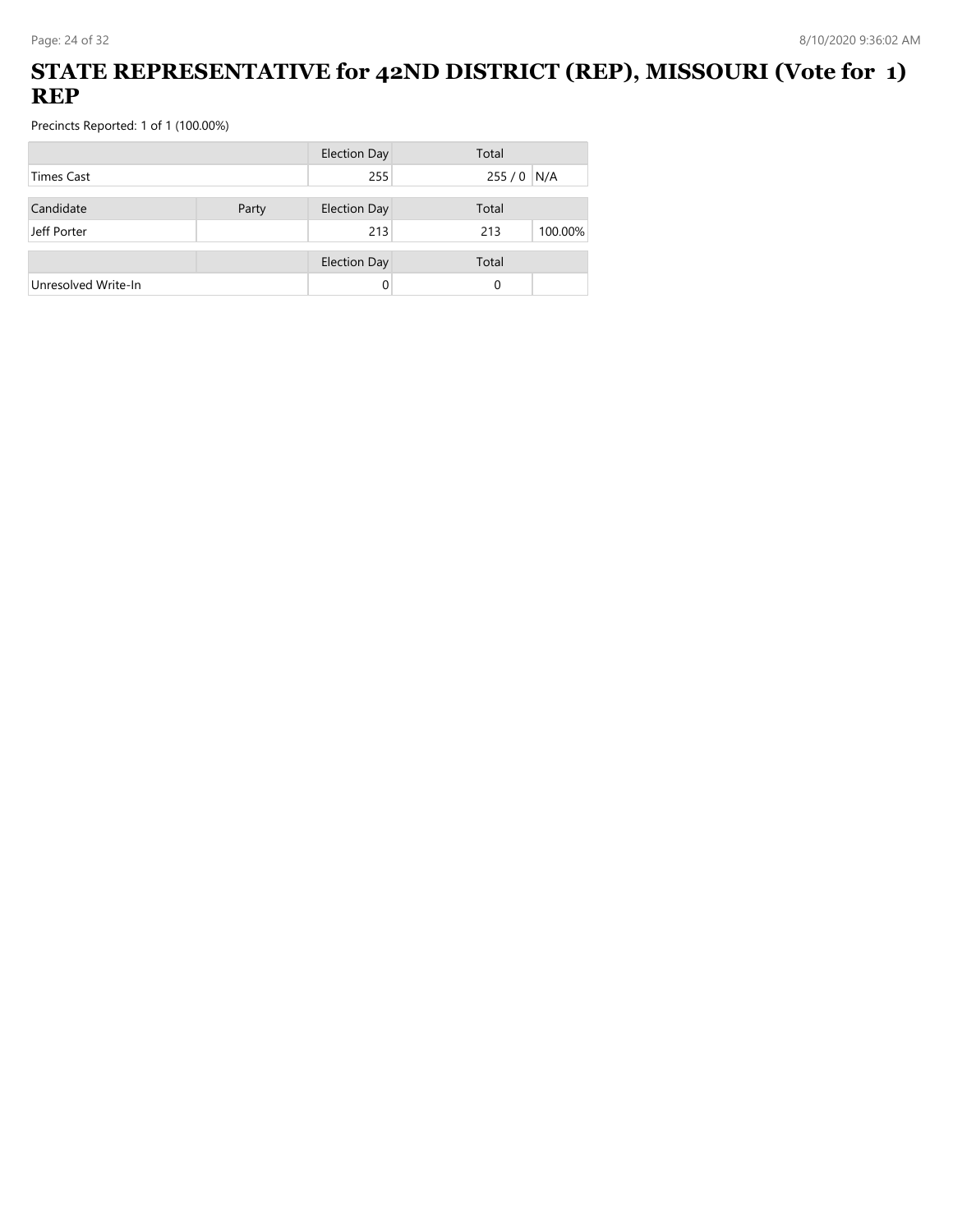#### **COUNTY COMMISSIONER for NORTHERN DISTRICT (REP), MISSOURI (Vote for 1) REP**

|                      |       | Election Day        | Total |        |
|----------------------|-------|---------------------|-------|--------|
| <b>Times Cast</b>    |       | 255                 | 255/0 | N/A    |
| Candidate            | Party | <b>Election Day</b> | Total |        |
| Jerry "Junior" Myers |       | 50                  | 50    | 20.58% |
| Matthew E. Flake     |       | 120                 | 120   | 49.38% |
| Doug Nordwald        |       | 73                  | 73    | 30.04% |
|                      |       | Election Day        | Total |        |
| Unresolved Write-In  |       | 0                   | 0     |        |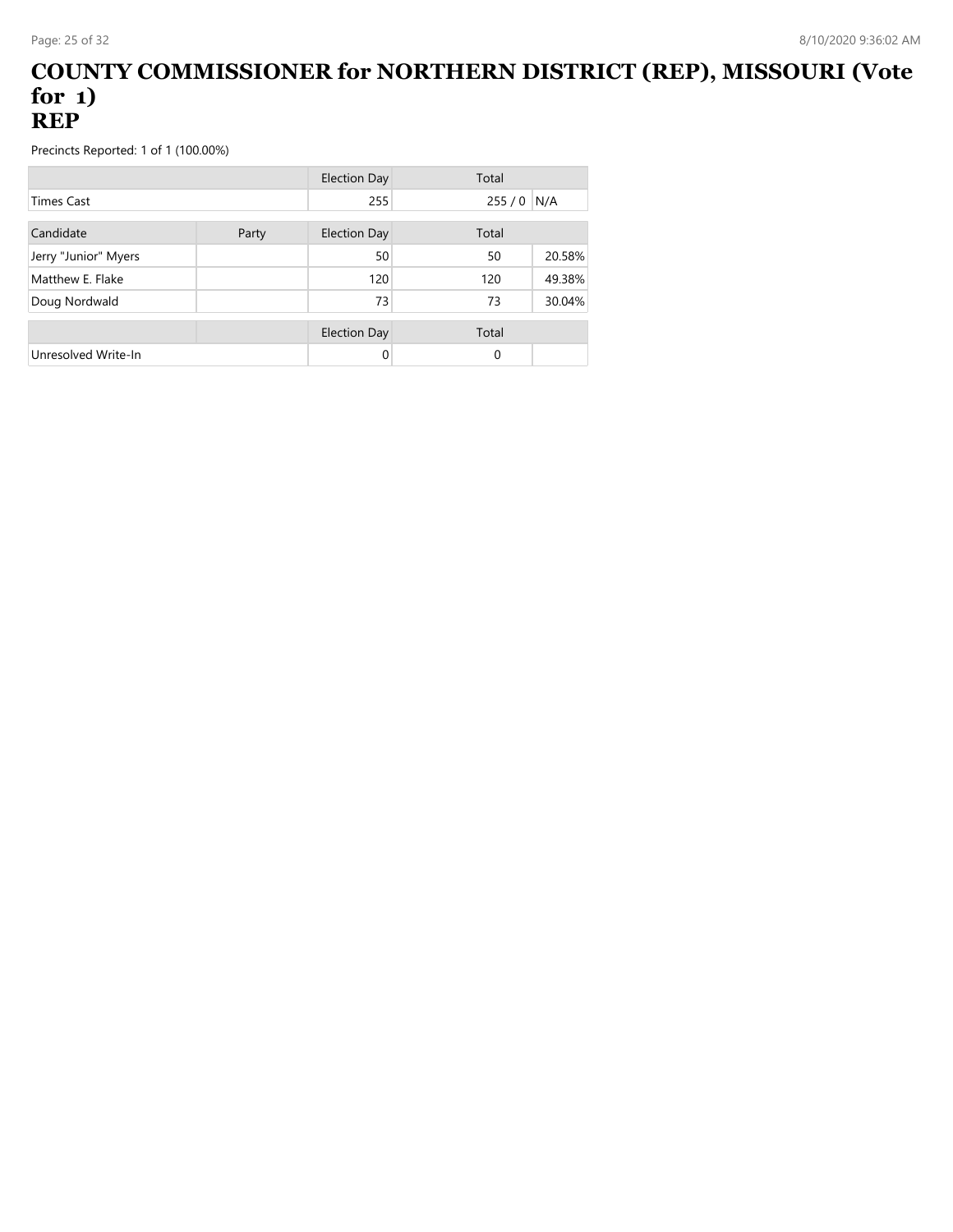## **SHERIFF for WARREN COUNTY (REP), MISSOURI (Vote for 1) REP**

|                     |       | <b>Election Day</b> | Total          |
|---------------------|-------|---------------------|----------------|
| Times Cast          |       | 255                 | $255/0$ N/A    |
| Candidate           | Party | <b>Election Day</b> | Total          |
| Kevin Harrison      |       | 223                 | 223<br>100.00% |
|                     |       | <b>Election Day</b> | Total          |
| Unresolved Write-In |       | 0                   | 0              |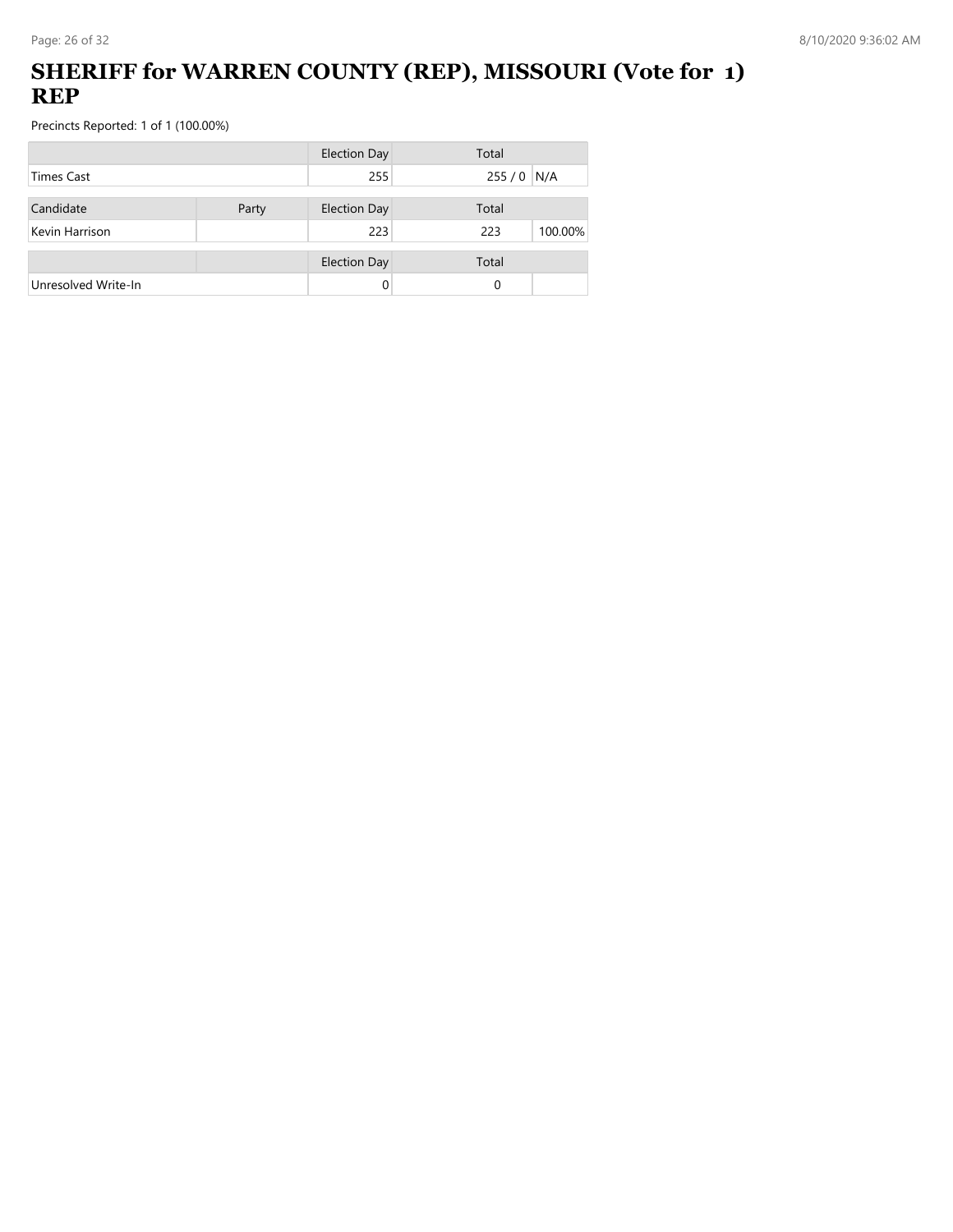## **ASSESSOR for WARREN COUNTY (REP), MISSOURI (Vote for 1) REP**

|                          |  | <b>Election Day</b> | Total    |        |  |
|--------------------------|--|---------------------|----------|--------|--|
| <b>Times Cast</b>        |  | 255                 | 255/0    | N/A    |  |
| Candidate<br>Party       |  | <b>Election Day</b> | Total    |        |  |
| Kathryn L. (Katie) Smith |  | 155                 | 155      | 65.13% |  |
| Terence (Terry) Bracht   |  | 83                  | 83       | 34.87% |  |
|                          |  | <b>Election Day</b> | Total    |        |  |
| Unresolved Write-In      |  | 0                   | $\Omega$ |        |  |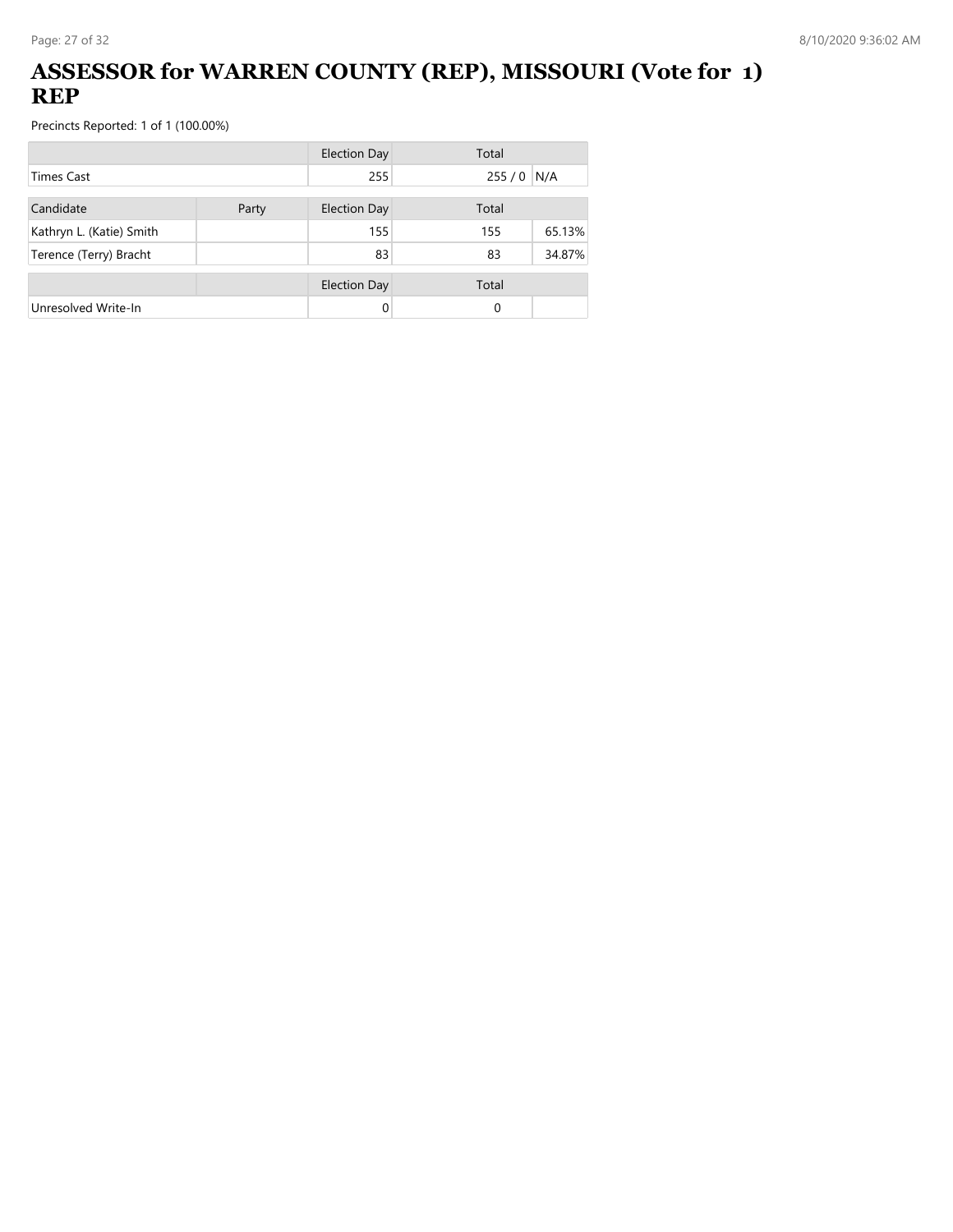#### **PUBLIC ADMINISTRATOR for WARREN COUNTY (REP), MISSOURI (Vote for 1) REP**

|                         |       | <b>Election Day</b> | Total          |
|-------------------------|-------|---------------------|----------------|
| Times Cast              |       | 255                 | 255 / 0 N/A    |
| Candidate               | Party | <b>Election Day</b> | Total          |
| Melissa (Missy) Dempsey |       | 216                 | 100.00%<br>216 |
|                         |       | <b>Election Day</b> | Total          |
| Unresolved Write-In     |       |                     | 0              |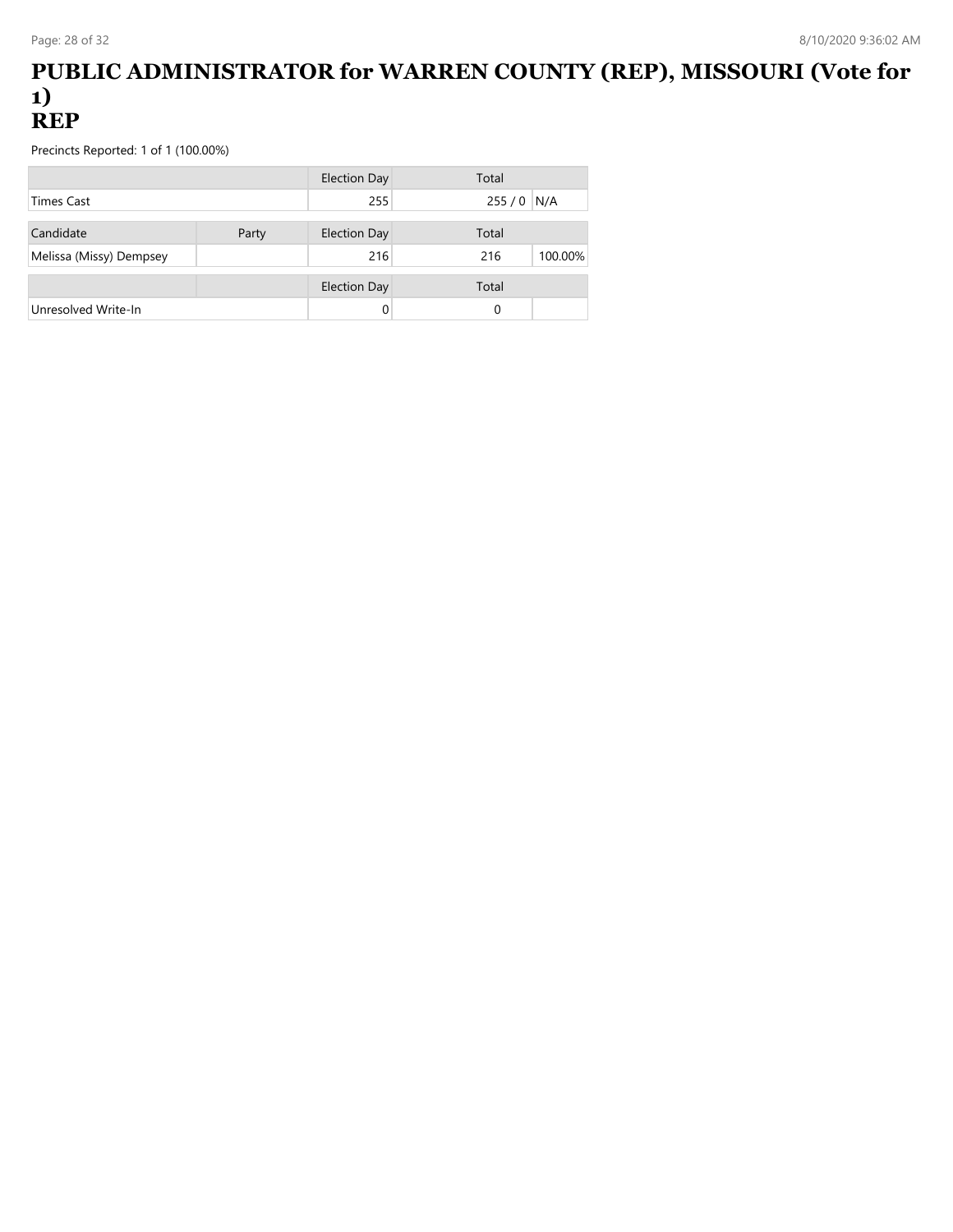## **CORONER for WARREN COUNTY (REP), MISSOURI (Vote for 1) REP**

|                     |       | <b>Election Day</b> | Total          |
|---------------------|-------|---------------------|----------------|
| <b>Times Cast</b>   |       | 255                 | $255/0$ N/A    |
| Candidate           | Party | <b>Election Day</b> | Total          |
| Mark W. O'Neill     |       | 219                 | 100.00%<br>219 |
|                     |       | <b>Election Day</b> | Total          |
| Unresolved Write-In |       | 0                   | 0              |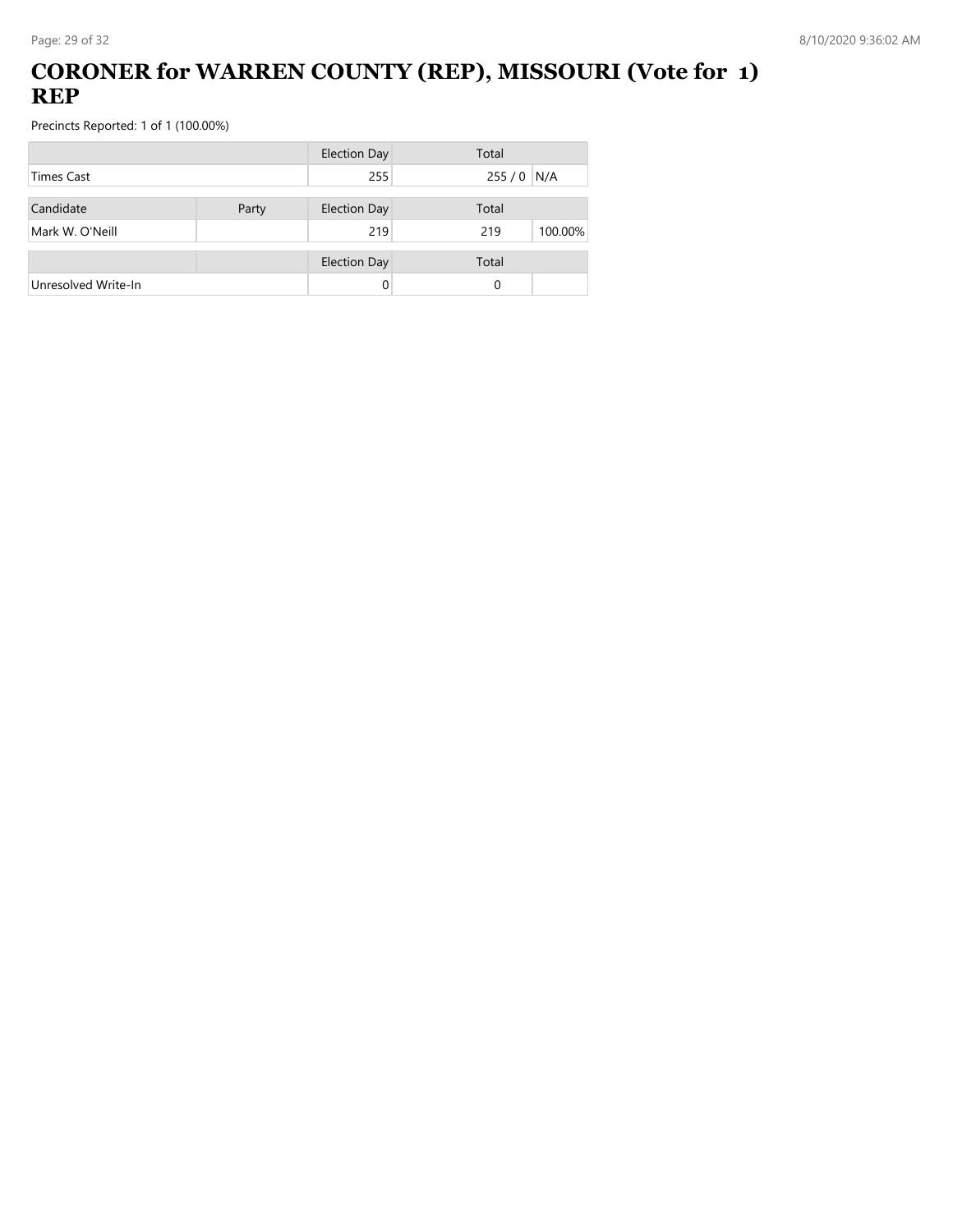## **SURVEYOR for WARREN COUNTY (REP), MISSOURI (Vote for 1) REP**

|                     |       | <b>Election Day</b> | Total          |
|---------------------|-------|---------------------|----------------|
| <b>Times Cast</b>   |       | 255                 | $255/0$ N/A    |
| Candidate           | Party | <b>Election Day</b> | Total          |
| Robert L. Lewis     |       | 219                 | 100.00%<br>219 |
|                     |       | <b>Election Day</b> | Total          |
| Unresolved Write-In |       |                     | 0              |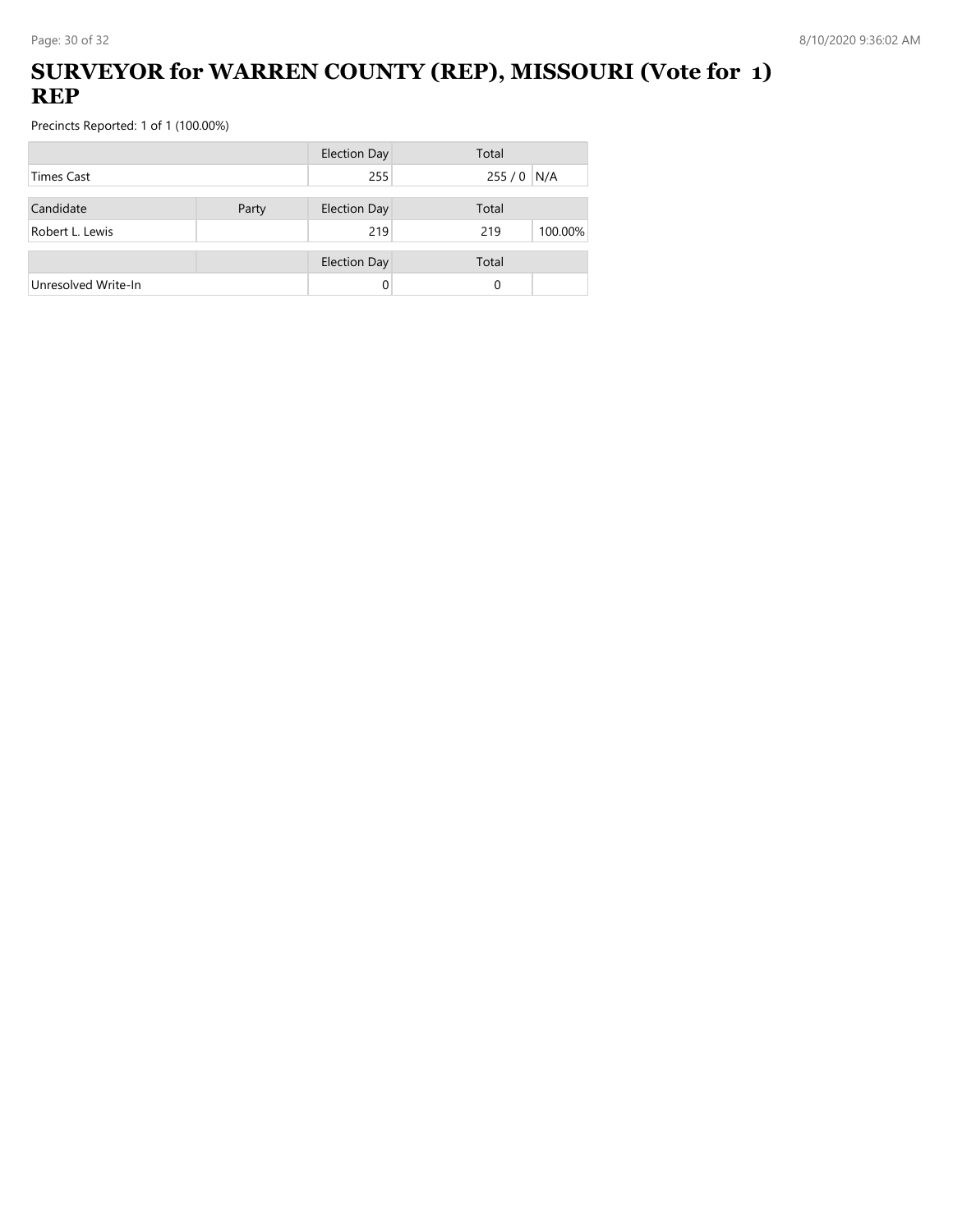# **CONSTITUTIONAL AMENDMENT NO. 2 for MISSOURI (Vote for 1)**

|                     |       | <b>Election Day</b> | Total       |        |
|---------------------|-------|---------------------|-------------|--------|
| <b>Times Cast</b>   |       | 341                 | 341 / 1,563 | 21.82% |
| Candidate           | Party | <b>Election Day</b> | Total       |        |
| <b>YES</b>          |       | 123                 | 123         | 36.39% |
| <b>NO</b>           |       | 215                 | 215         | 63.61% |
|                     |       | <b>Election Day</b> | Total       |        |
| Unresolved Write-In |       | $\Omega$            | 0           |        |